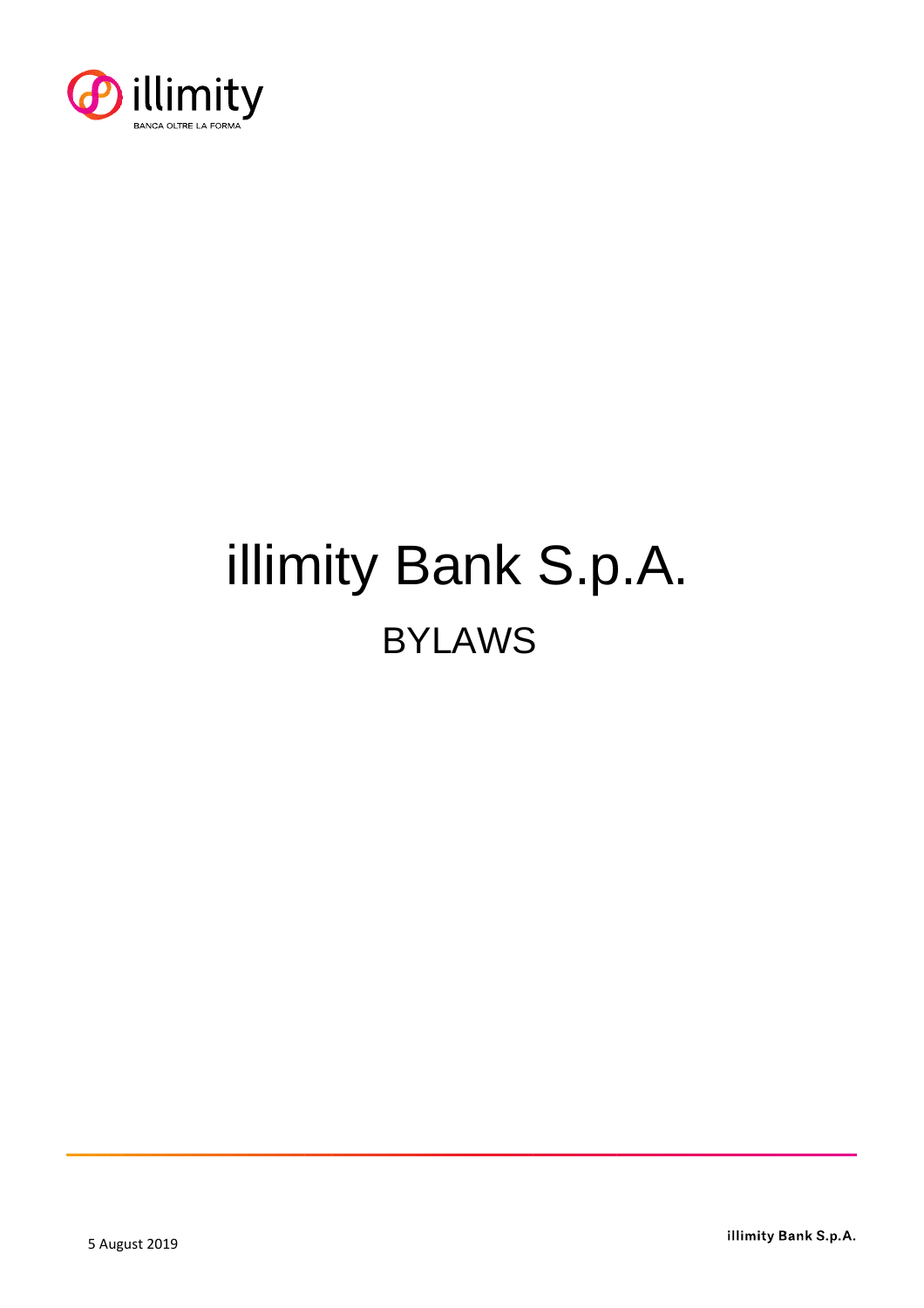

# **BYLAWS**

# **TITLE I**

# **NAME, REGISTERED OFFICE, DURATION AND PURPOSE OF THE COMPANY**

# **- Article 1 -**

## **Name**

- **1.** A joint-stock company is incorporated with the name "**illimity Bank S.p.A.**" and, in abbreviated form, "**illimity S.p.A."** (the "**Bank**" or the "**Company**" or "**illimity**"). This name can be used in any graphic form.
- **2.** The Company is a bank pursuant to Legislative Decree no. 385 of 1 September 1993 as subsequently amended (the "**TUB**" - the Consolidated Banking Law).

## **- Article 2 -**

#### **Registered office**

- **1.** The Company's registered office is in Milan.
- **2.** The Company may, in compliance with the applicable legislation, open, close and transfer secondary offices, administrative offices, branches, agencies, sub-branches, business addresses and representative offices in Italy and abroad.

## **- Article 3 -**

## **Duration**

The Company shall have duration until 31 December 2100 (the thirty first of December two thousand one hundred).

## **- Article 4 -**

#### **Purpose**

- **1.** The Company's purpose is the collection of savings and provision of credit in its various forms, in Italy and abroad. It may, in compliance with relevant applicable regulations, carry out all permitted banking and financial transactions and services, including the provision of investment service and related ancillary services, as well as all other activities or operations that are useful or anyway related to the achievement of the corporate purpose.
- **2.** In accordance and within the limits of applicable *pro tempore* laws and regulations, the Company may acquire holdings in, and the financial instruments of, other companies and enterprises, whether Italian or foreign, both directly and through subsidiaries.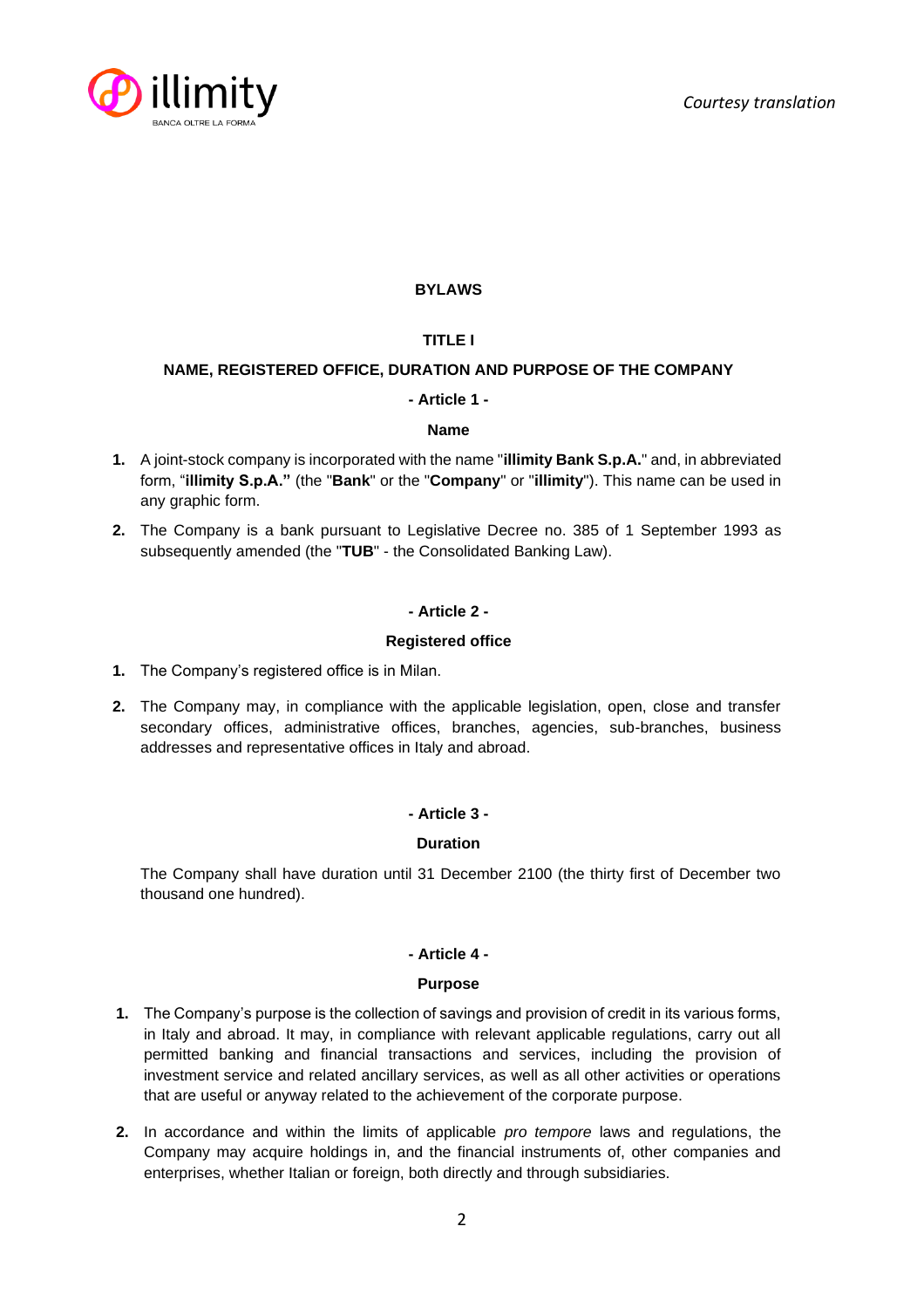

# **TITLE II**

# **SHARE CAPITAL, SHARES, SHAREHOLDERS AND WITHDRAWAL**

## **- Article 5 -**

## **Share capital**

- **1.** Share capital amounts to EUR 43,407,661.81 (forty-three million four hundred and seven thousand six hundred and sixty one/81) fully paid-in and consists of 59,465,883 (fifty nine million four hundred and sixty five thousand eight hundred and eighty three) ordinary shares with no nominal value (such ordinary shares and all additional ordinary shares existing from time to time shall be known as the "**Ordinary Shares**") and 1,440,000 (one million four hundred and forty thousand) special shares (the "**Special Shares**") with no nominal value.
- **2.** The extraordinary Shareholders' Meeting of 18 January 2019 resolved to issue a maximum of 5,698,565 Ordinary Shares without changing the share capital, to be assigned at no charge by 20 September 2019 to the holders of the 28,492,827 "Conditional Share Rights" issued by the Bank (the "**Conditional Share Rights**").
- **3.** The Company may resolve the allocation of profits to employees of the Company or companies it directly and/or indirectly controls by issuing shares or other financial instruments, to be assigned to employees in compliance with applicable *pro tempore* laws and regulations.
- **4.** The extraordinary Shareholders' Meeting of 18 January 2019 resolved a paid increase in share capital, in separate issues, no later than 31 December 2027, for a maximum nominal value of EUR 1,496,671.34 (one million four hundred and ninety six thousand six hundred and seventy one/34) excluding the option right pursuant to article 2441, paragraph 8, of the Italian civil code, through the issue of an overall maximum amount of 2,100,000 (two million one hundred thousand) new ordinary shares of illimity S.p.A. having the same features as the ordinary shares of illimity S.p.A. already outstanding at the date of issue of these new ordinary shares, with regular dividend rights, to be determined at a price equal to the arithmetic mean of the official prices of SPAXS S.p.A. ordinary shares on the AIM Italia/Mercato Alternativo del Capitale organised and managed by Borsa Italia S.p.A. and/or of illimity S.p.A. ordinary shares on the Electronic Stock Market organised and managed by Borsa Italia S.p.A. on the market days in the period between the day before the assignment of the Options, as defined below, and the day of the previous calendar month having the same date as the day of assignment of the Options (or, if not applicable, the day immediately preceding that date). The increase is intended for the realisation of the "Stock Option Plan" reserved to the employees of illimity S.p.A. and of the companies it directly and/or indirectly controls, approved by the ordinary Shareholders' Meeting on 18 January 2019, on the basis of the remuneration policies approved by the same Shareholders' Meeting, and to be implemented through the free allocation of options (the "**Options**") valid for the subscription of newly-issued illimity S.p.A. ordinary shares.
- **5.** The extraordinary Shareholders' Meeting of 18 January 2019 resolved to grant the Board of Directors the power, for a maximum period of five years as from the effective date of this resolution of the Shareholders' Meeting, to increase share capital free of charge, in one or more tranches, and in separate issues, by a nominal maximum amount of EUR 498,890.45 (four hundred and ninety eight thousand eight hundred and ninety/45), but residual EUR 468,228.64 (four hundred and sixty eight thousand two hundred and twenty eight/64), through the issue of an overall maximum amount of 700,000 (seven hundred thousand), but residual 656,978 (six hundred and fifty six thousand nine hundred and seventy eight), new illimity ordinary shares with no nominal value, having the same features as the illimity ordinary shares outstanding at the date of issue of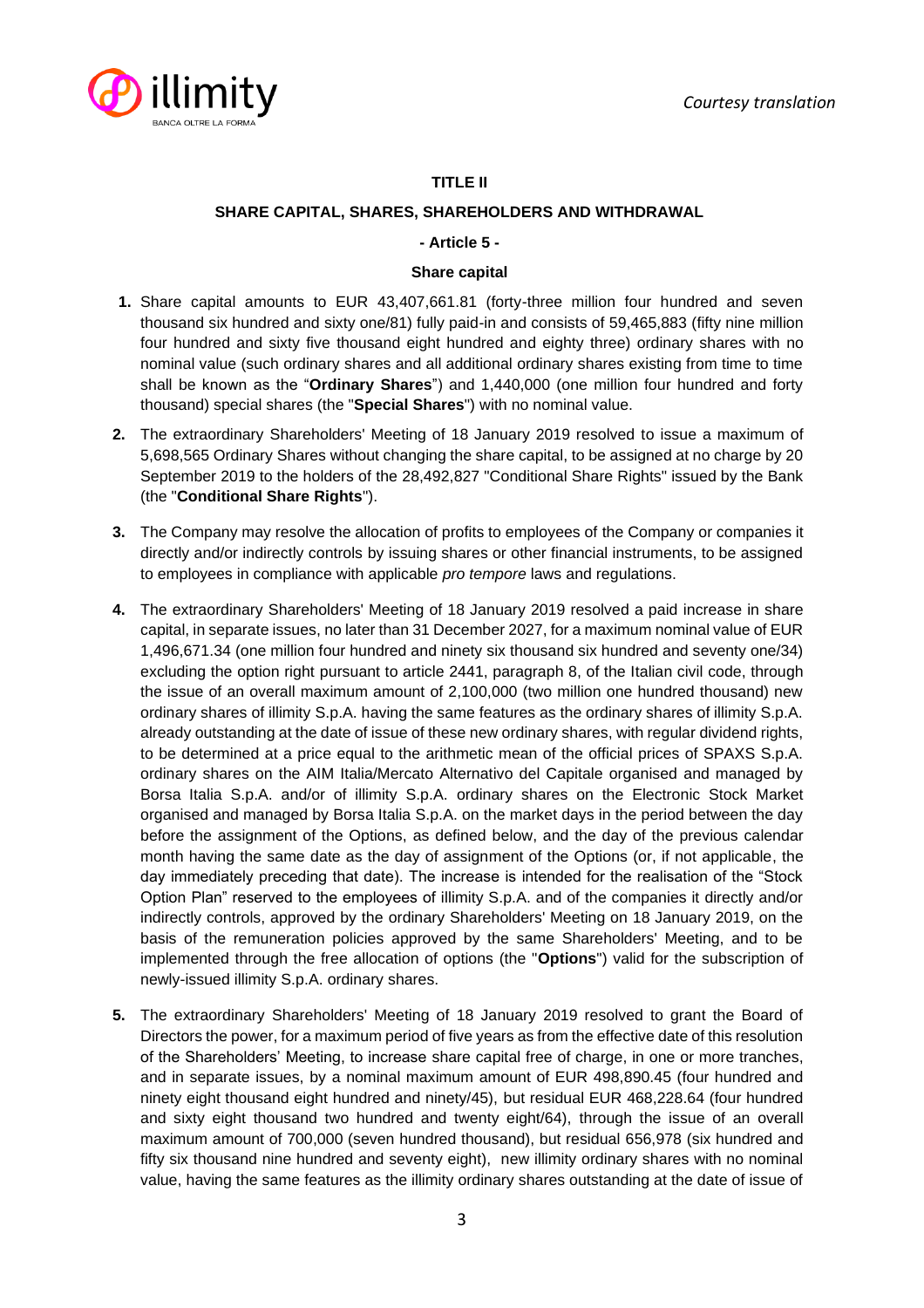

these new ordinary shares, with regular dividend rights, at a price equal to the implicit nominal value of illimity S.p.A. shares at the date of execution of this proxy, by assigning a corresponding amount of profits and/or reserves of profits pursuant to article 2349 of the Italian civil code, to be allocated free of charge to the beneficiaries of the Employee Stock Ownership Plan approved by the ordinary Shareholders' Meeting of 18 January 2019, on the basis of the remuneration policies approved by shareholders at the same meeting, reserved for employees of illimity S.p.A. and companies in which it has a direct and/or indirect controlling interest. The amounts stated for the share capital and illimity S.p.A. ordinary shares in paragraph 1 of this article 5 take account of the partial execution of the proxy as per the present sentence.

**6.** The extraordinary Shareholders' Meeting of 18 January 2019 resolved to grant the Board of Directors the power, for a maximum period of five years from the effective date of such resolution of the Shareholders' Meeting, to increase share capital free of charge, in one or more tranches, and in separate issues, by a nominal maximum amount of EUR 85,524.08 (eighty five thousand five hundred and twenty four/08) through the issue of a maximum amount of 120,000 (one hundred and twenty thousand) new illimity S.p.A. ordinary shares with no nominal value, having the same features as illimity S.p.A. ordinary shares outstanding at the date of issue of these new ordinary shares, with regular dividend rights, at a price equal to the implicit nominal value of illimity S.p.A. shares at the date of execution of this proxy, to be totally credited to capital, by allotting a corresponding amount of profits and/or reserves of profits pursuant to article 2349 of the Italian civil code, to be allocated free to the employees of illimity S.p.A. and companies in which it has a direct and/or indirect controlling interest, who are the beneficiaries (i) of the "MBO 2019 Plan" approved by the ordinary Shareholders' Meeting of 18 January 2019, on the basis of the remuneration policies approved by shareholders at the same meeting, which in part provides for the allocation of ordinary shares to the beneficiaries of the plan on achieving certain performance targets, (ii) of any compensation paid in the event of early termination of the employment contract in line with provisions under the remuneration policies *sub* (i) and (iii) of the remuneration policies from time to time approved by illimity S.p.A. in the maximum duration term of this proxy, taking into account the applicable *pro tempore* legal and regulatory provisions.

**- Article 6 –**

## **Shares**

- **1.** The Ordinary Shares, Special Shares and Conditional Share Rights are indivisible and are issued in dematerialised form pursuant to articles 83-bis et seq. of Legislative Decree no. 58 of 24 February 1998 as amended (the "TUF"). In the event of joint ownership, the rights of the joint owners must be exercised by a common representative, in compliance with applicable *pro tempore* laws and regulations. If a common representative has not been appointed or if the Bank has not been informed of the appointment, any communications and declarations made by the Bank to any one of the joint owners are valid for all of them.
- **2.** The Ordinary Shares are registered and freely transferable. Each Ordinary Share entitles the holder to one vote. The issuance and circulation of Ordinary Shares are subject to applicable laws and regulations.
- **3.** Except as specified in these Bylaws, the Special Shares give holders the same rights and obligations as those of Ordinary Shares.
- **4.** The Special Shares have the following features: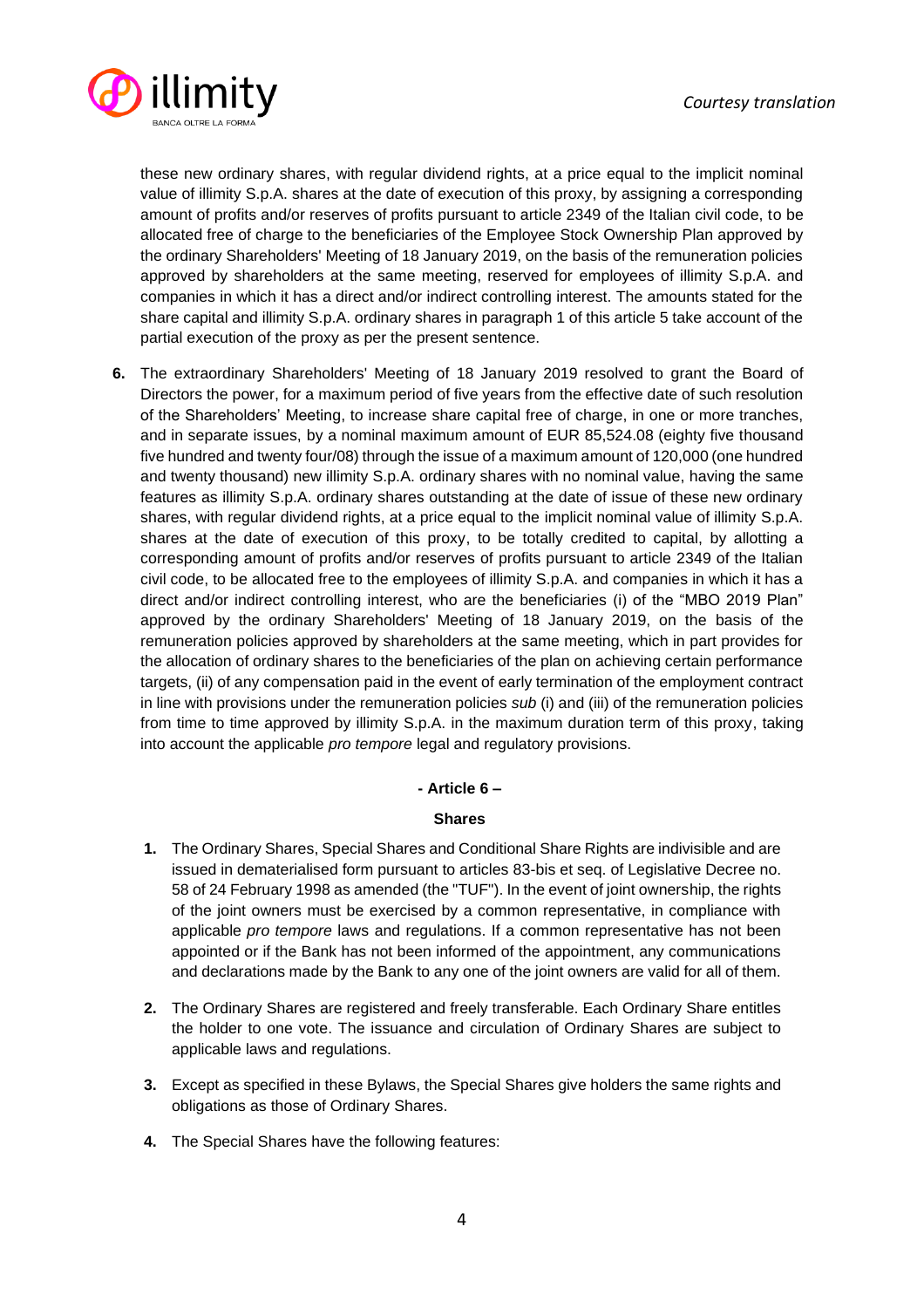

- **(a)** they are non-transferable for the maximum term established by law, except for transfers to direct and/or indirect subsidiaries by the holder of the Special Shares and/or by said holder's shareholders or by their successors; a transfer for these purposes includes any transaction or event which, for whatsoever reason, results in a transfer to third parties of the ownership, bare ownership or enjoyment rights of/over the securities or subjecting the same to charges or encumbrances or restrictions of any nature, whether in rem or otherwise, in favour of third parties;
- **(b)** they do not have voting rights at ordinary or extraordinary Shareholders' Meetings, without however prejudice to the cases envisaged by law and/or these Bylaws for special Shareholders' Meetings of the holders of Special Shares;
- **(c)** they are excluded from the right to receive profits, while they entitle the holders to receive distributable reserves;
- **(d)** if the Bank is dissolved, they provide their holders with the right to settlement of their share of liquidation equity pursuant to article 34 below;
- **(e)** they are automatically converted into Ordinary Shares, providing that each Special Share shall be converted into 8 (eight) Ordinary Shares, if within 20 September 2022 (the "Term") the average price of the Ordinary Shares traded on the Electronic Stock Market (MTA) organised and managed by Borsa Italiana S.p.A. is equal to or greater than EUR 13.9663866 (thirteen/9663866) per Ordinary Share for at least 22 (twenty two) consecutive days of stock market trading;

If there are adjustments to the value of the Company's Ordinary Shares following notification from Borsa Italiana S.p.A. ("Borsa Italiana"), the amount of EUR 13.9663866 referred to under this point (e) shall be consequently adjusted in accordance with the "K coefficient" notified by Borsa Italiana;

- **(f)** if the conditions for the automatic conversion referred to under previous point (e) of this article 6, paragraph 4, of these Bylaws have not been met within the Term, each residual Special Share will be converted into 1 (one) Ordinary Share, without change to the amount of share capital;
- **(g)** the automatic conversion of the Special Shares will occur without the need for holders to state their intention and without change to the amount of share capital. As a result of the automatic conversion of the Special Shares into Ordinary Shares, the Board of Directors shall: **(1)** record the conversion in the shareholders' register, noting the cancellation of the Special Shares and the issue of the Ordinary Shares; **(2)** file the text of the Bylaws with the Companies' Register, pursuant to article 2436, paragraph 6, of the Italian civil code **(x)** by changing the total number of shares and, more specifically, the number of shares in the various categories – if applicable – into which share capital is divided and/or **(y)** by deleting the clauses of the Bylaws that have been superseded as a result of the conversion of all the Special Shares into Ordinary Shares pursuant to article 6 herein; as well as **(3)** disclose the conversion by press release published on the Company's website, as well as provide all other communications and statements that may be necessary or appropriate.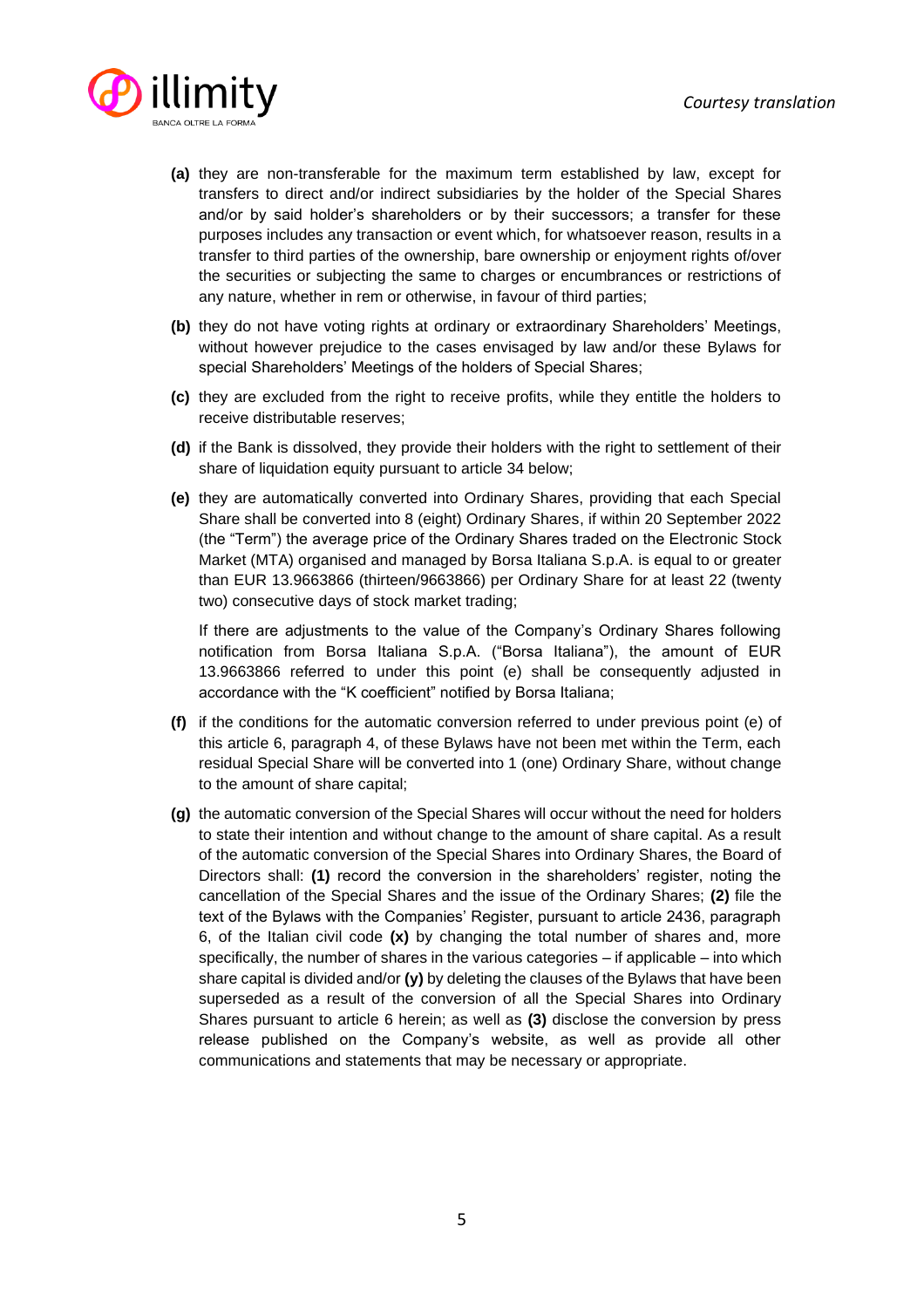

# **- Article 7 - Bonds - Capital increases - Contributions**

- **1.** The Company may issue bonds, also convertible, bearer or registered bonds, also including hybrid and/or subordinated instruments, in accordance with applicable *pro tempore* laws and regulations.
- **2.** An extraordinary Shareholders' Meeting may resolve the issuance of new shares, subject to the quorums, to convene and adopt resolutions, provided by applicable *pro tempore* laws and regulations, with the option to grant the Board of Directors the power, pursuant to articles 2443 and 2420-ter of the Italian civil code, to increase the share capital or issue convertible bonds, even with exclusion and/or limitation of the option right pursuant to the fourth and fifth paragraphs of article 2441 of the Italian civil code; the Company may also make use of the option referred to in article 2441, fourth paragraph, second sentence, of the Italian civil code.
- **3.** Contributions may be also made in receivables or in kind.

# **- Article 8 - Withdrawal of Shareholders**

- 1. The right of withdrawal is allowed only in the cases expressly provided for by law.
- 2. The terms and procedures for exercising this right, the criteria used to determine share values and the share redemption procedure are regulated by law.

## **TITLE III**

## **CORPORATE BODIES**

#### **SECTION ONE – SHAREHOLDERS' MEETINGS**

# **- Article 9 - Shareholders' Meetings**

- **1.** The Shareholders' Meeting may be ordinary or extraordinary pursuant to the law and may be convened at the Company's registered office or at any other venue stated in the notice of call, in Italy or abroad.
- **2.** The ordinary Shareholders' Meeting:
	- **(a)** resolves on matters attributed to it by applicable *pro tempore* laws and regulations or by provisions of the Bylaws;
	- **(b)** resolves on the approval: **(i)** of the remuneration policies and incentive policies, where these latter are applicable, in favour of the Directors, Statutory Auditors and personnel, including any proposal of the Board of Directors to set a limit to the ratio between the variable and the fixed components of the individual remuneration of key personnel at more than 1:1, but in any case not exceeding the limit set by existing *pro tempore* laws and regulations; **(ii)** of remuneration and/or incentive plans based on financial instruments; and **(iii)** of the criteria for determining the compensation to be agreed in case of early termination of the employment contract or of early forfeiture from office, including the limits set to said compensation in terms of annuities of fixed remuneration and the maximum amount resulting from their application. Without prejudice to the provisions of the Bylaws, the resolutions of Shareholders' Meetings concerning any proposal to set a limit to the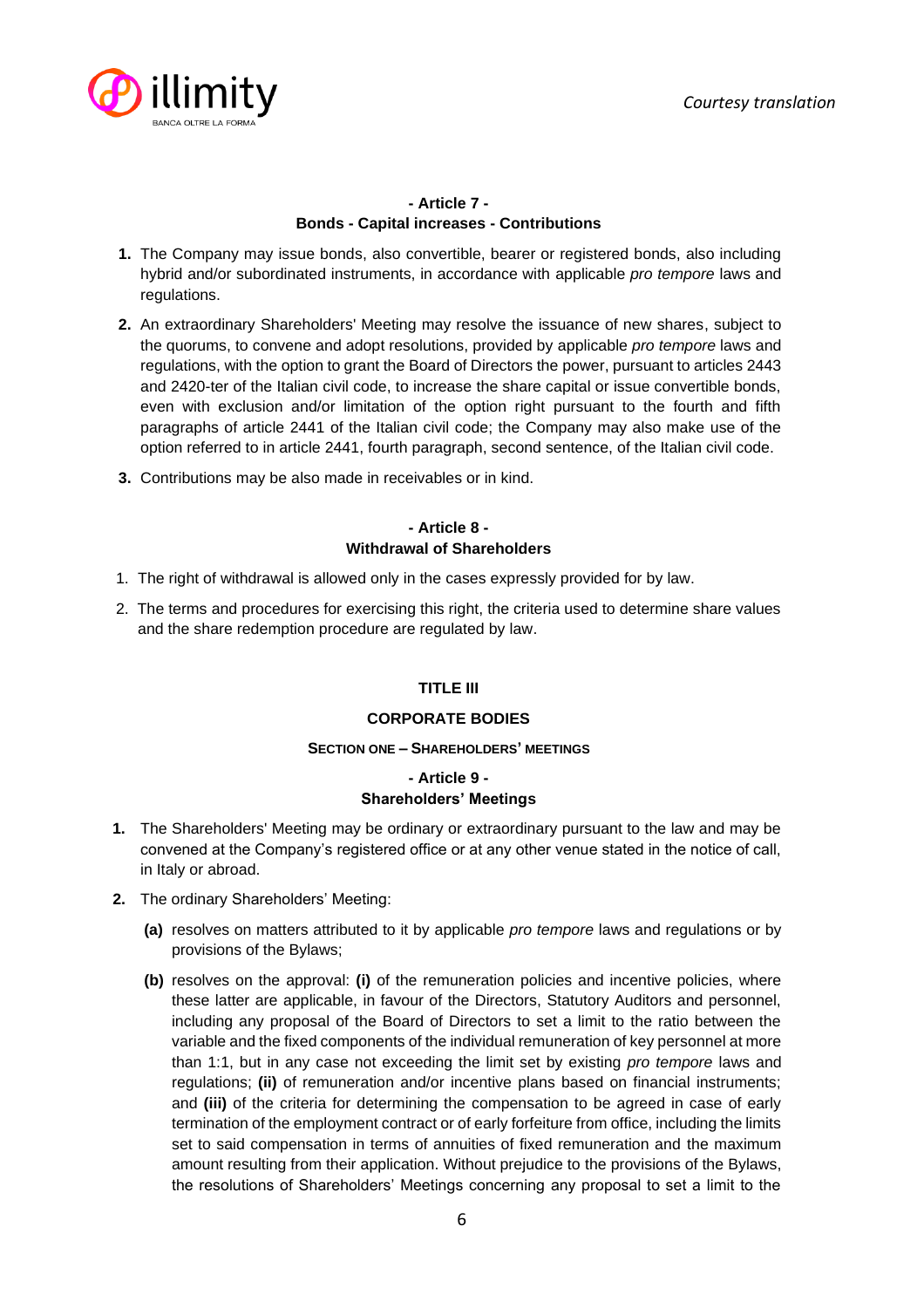

ratio between the variable and the fixed components of the individual remuneration of key personnel at more than 1:1, in accordance with the provisions of applicable *pro tempore* laws and regulations, shall be approved by an ordinary Shareholders' Meeting when: (a) the Shareholders' Meeting is constituted with at least half the share capital and the resolution is passed with the favourable vote of at least 2/3 (two thirds) of the share capital represented in the Meeting and having voting rights; or (b) the resolution is passed with the favourable vote of at least 3/4 (three quarters) of the share capital represented in the Meeting and having voting rights, irrespective of the capital with which the Shareholders' Meeting is constituted;

- **(c)** may approve a Regulation for the proceedings of Shareholders' Meetings and, if approved, it is responsible for resolving on amendments to said Regulation;
- **(d)** authorises related party transactions of greater importance falling within the competence of the Board of Directors, if the Board of Directors has approved these transactions despite the negative opinion of the internal committee for transactions with related parties and associated parties. Without prejudice to the provisions of these Bylaws, if the Shareholders' Meeting is called to resolve on this authorisation or related party transactions of greater importance falling within the competence of the Shareholders' Meeting in cases where the internal committee in charge of related and associated party transactions expresses a negative opinion, Shareholders' Meeting resolutions must also be adopted by applying the special provisions on resolution quorums provided for by the applicable *pro tempore* laws and regulations and by the relevant procedure for related party transactions.
- **3.** The extraordinary Shareholders' Meeting resolves on amendments to the Bylaws (save for the powers attributed to the Board of Directors pursuant to article 19, paragraph 2, below and pursuant to article 6, paragraph 4, sub (g)), on the appointment, removal, replacement and powers of liquidators and on any issue attributed to it by law and not derogated by the Bylaws.
- **4.** The special meeting of holders of Special Shares resolves on matters assigned to it by these Bylaws, by law and by regulations, as set out below.
	- **(a)** If the holders of Special Shares are called to approve resolutions of Shareholders' Meetings amending or impairing their rights as holders of Special Shares, including amendments to this article 9.4 and to articles 6.3, 6.4, 14, point 5, paragraph 3 (with reference to the rights of holders of Special Shares), and 34, of the Bylaws, article 2376 of the Italian civil code shall apply. Resolutions referred to in this point (a): (i) may also be adopted by means of a separate vote by the holders of Special Shares within the Shareholders' Meeting and (ii) shall be validly adopted, in whatever call, with the attendance and favourable vote of a number of holders of Special Shares representing at least 51% (fifty one percent) of the Special Shares that are from time to time outstanding.
	- **(b)** If the holders of Special Shares are called to vote on matters other than those referred to in previous point (a) of this article 9, paragraph 4, said resolutions are adopted by means of a separate vote by the holders of Special Shares within the general Shareholders' Meeting, without prejudice to the right of said holders – should they deem it appropriate – to meet in a special Meeting. In this case: (i) the special Meeting is called by notice sent to those entitled via fax or email at least 8 (eight) days before the date set for the meeting, without prejudice to the fact that the meeting can also be held with the entire shareholding represented by the Special Shares that are from time to time outstanding; (ii) the provisions of law and the Bylaws regulating ordinary Shareholders' Meetings shall apply for the purposes of declaring the special Meeting duly formed and valid.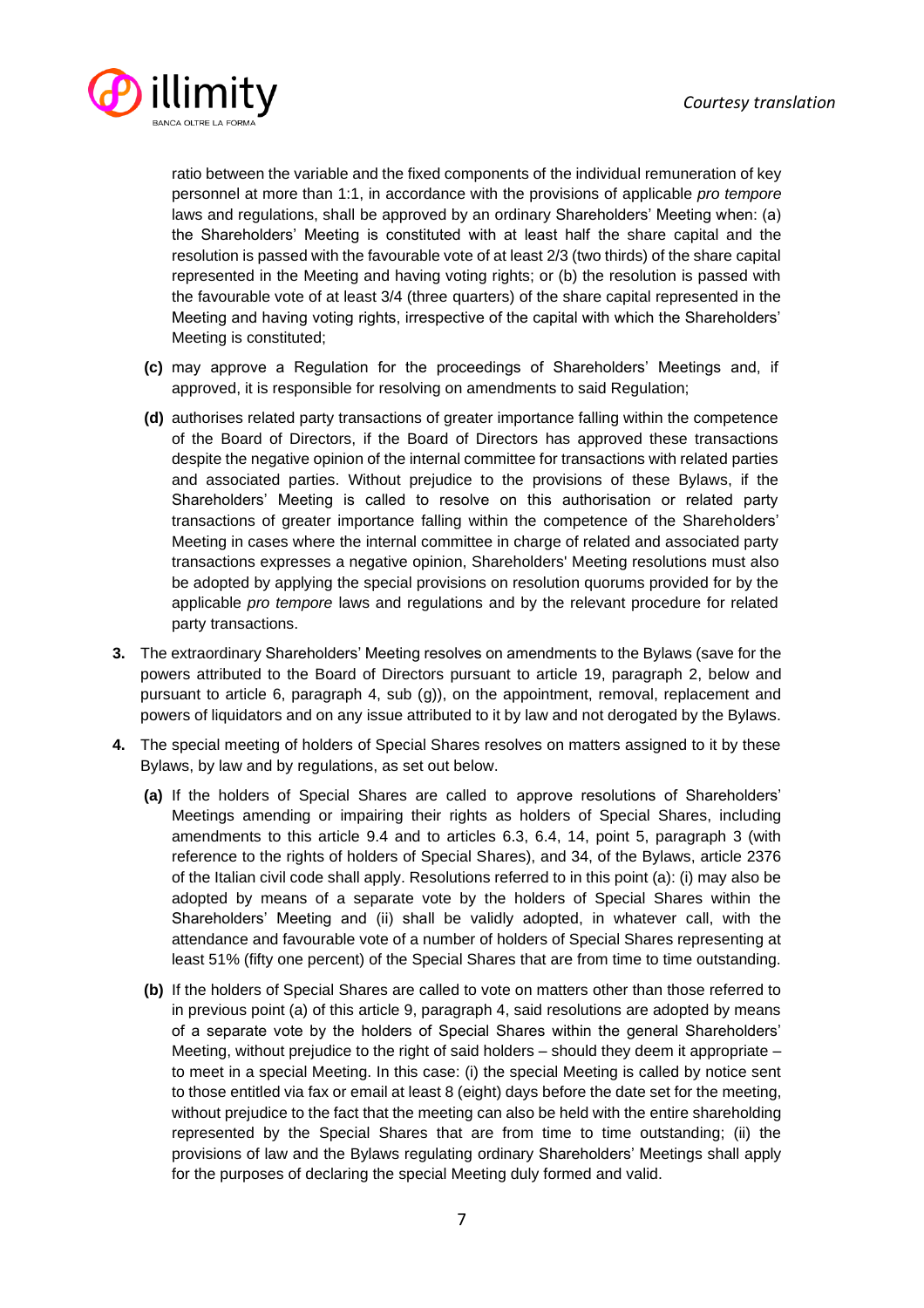

# **- Article 10 - Calling Shareholders' Meetings**

- **1.** The Shareholders' Meeting is called, in ordinary session or extraordinary session, by the Board of Directors whenever it deems it appropriate, or, as established by article 2367 of the Italian civil code, upon request of shareholders representing at least 1/20 (one twentieth) of the share capital, or other percentage provided for by applicable *pro tempore* laws and regulations.
- **2.** In any case, an ordinary Shareholders' Meeting shall be called at least once a year within 120 (one hundred and twenty) days from the end of the financial year, or within 180 (one hundred and eighty) days from the end of the financial year in the cases envisaged by law.
- **3.** Without prejudice to the powers to call meetings established by other legal provisions, a Shareholders' Meeting may also be called, subject to notification to the Chairman of the Board of Directors, by the Board of Statutory Auditors or at least 2 (two) of its members, pursuant to applicable *pro tempore* laws and regulations.
- **4.** The Shareholders' Meeting is called by notice having contents established by law; such notice is published within the time limits established by law on the Bank's website, as well as in any other manner provided by applicable *pro tempore* laws and regulations.
- **5.** Within the terms, conditions and time limits established by applicable *pro tempore* laws and regulations, shareholders who, separately or jointly, represent at least 1/40 (one fortieth) of the share capital, or any other percentage provided for by applicable *pro tempore* laws and regulations, may submit a written request to add items to those on the agenda specified in the notice of call, setting out the additional items they propose and preparing a report on the topics to be discussed, as well as submit resolution proposals on items already on the agenda. Shareholders cannot call meetings or add items to the agenda for issues on which the Shareholders' Meeting is called to resolve, by law, on proposals of the Board of Directors or on the basis of a project or report prepared by the Board, other than those referred to in article 125-ter, paragraph 1, of the TUF. Entitlement to the right is proven by filing the copy of the notification or certification issued by the intermediary pursuant to applicable *pro tempore* laws and regulations.
- **6.** The Shareholders' Meeting, in ordinary and extraordinary session, is as a rule held on a single call, pursuant to and for the purposes of article 2369, paragraph 1, of the Italian civil code. Nevertheless, the Board of Directors may determine that an ordinary or extraordinary Shareholders' Meeting may be held in more than one call, indicating a date for a second call. Notice of this decision is provided in the notice of call.

#### **- Article 11 - Attendance at Shareholders' Meetings**

- **1.** Shareholders' Meetings may be attended by holders of voting rights, for whom the Company has received the authorised intermediary's notification within the time limit prescribed by applicable *pro tempore* laws and regulations attesting their right to attend the Shareholders' Meeting and exercise their right to vote.
- **2.** Anyone entitled to vote may be represented by a proxy in the Shareholders' Meeting in compliance with applicable *pro tempore* laws and regulations. The proxy form may be sent electronically via the dedicated section of the Company's website or by certified electronic mail, as stated in the notice of call, or by any other means provided for by applicable *pro tempore*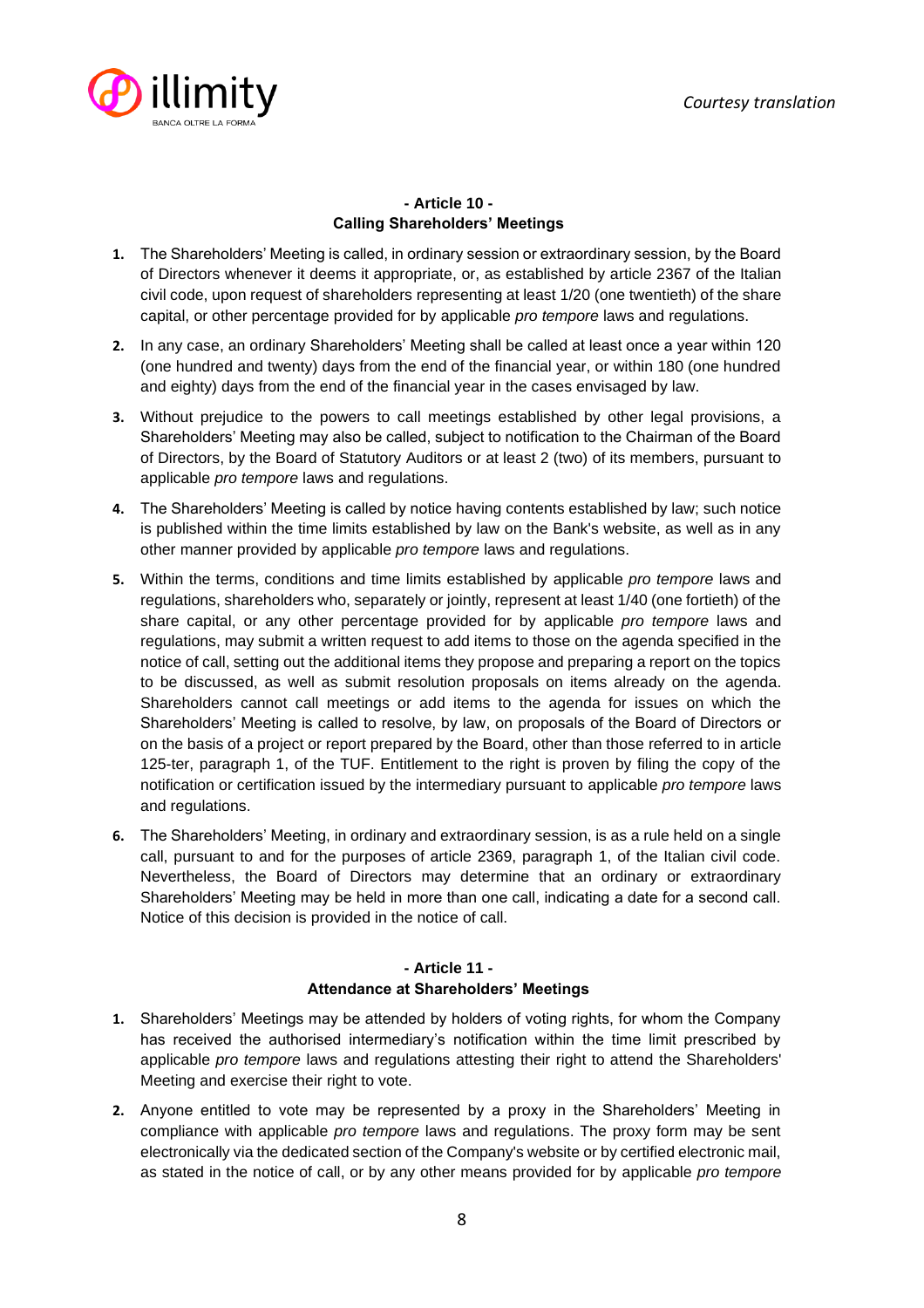

laws and regulations. The Chairman of the Shareholders' Meeting is responsible for verifying the propriety of single proxies and, in general, the entitlement to attend the Meeting.

- **3.** For each Shareholders' Meeting, the Board of Directors may designate, giving notice thereof in the notice of call, one or more representatives on whom the holders of voting rights may bestow a proxy, with voting instructions for some or all of the proposals on the agenda, as provided for by applicable *pro tempore* laws and regulations. A proxy give to the representative designated by the Board of Directors shall only be effective for proposals for which voting instructions have been given.
- **4.** Without prejudice to the provisions of article 2372, paragraph 2, of the Italian civil code, a proxy may be granted for a single Shareholders' Meeting only, effective also for subsequent calls, but may not be granted leaving the name of the proxy holder blank.
- **5.** Pursuant to article 2370, paragraph 4, of the Italian civil code, if required by the notice of call of the meeting, anyone entitled to vote may exercise said right by post or electronic means, in accordance with the terms and conditions set forth in the notice of call.
- **6.** The Board of Directors may arrange for one or more remote connections to be made to the venue where the meeting is held, to enable shareholders who do not wish to participate in the discussion at this venue to follow the proceedings of the meeting in any case, and upon voting to cast their vote, provided that shareholders can be identified and that the possibility to exercise such right is stated in the notice of call of the Shareholders' Meeting. In any case, the Chairman of the Shareholders' Meeting and the Secretary must be present at the place indicated in the notice of call where the meeting is deemed to be held.
- **7.** The members of the Board of Directors and the Board of Statutory Auditors cannot vote in resolutions concerning their respective responsibilities.

#### **- Article 12 - Chairmanship of Shareholders' Meetings**

- **1.** The Shareholders' Meeting is chaired by the Chairman of the Board of Directors or, in case of absence or impediment, by the Deputy Chairman (where appointed) or, in case of absence or impediment of both parties, by a person appointed by the Shareholders' Meeting pursuant to article 2371 of the Italian civil code.
- **2.** It is the responsibility of the Chairman of the Shareholders' Meeting to:
	- **(a)** verify the valid composition of the meeting and to ensure there is a quorum for adopting resolutions;
	- **(b)** ascertain also by parties appointed by the Chairman the identity and the eligibility of those present to participate and vote at the meeting as well as the validity of the proxies;
	- **(c)** direct and govern the proceedings at the meeting; and
	- **(d)** establish the voting procedures (which in any case must allow for identification in relation to each vote cast) and ascertain and announce the results of such,

all in compliance with the Regulation for the proceedings of Shareholders' Meetings where adopted pursuant to article 9, paragraph 2, point (c) herein.

**3.** The Chairman is assisted by a Secretary, who needs not be a shareholder, appointed by the Shareholders' Meeting on proposal of the Chairman, where the presence of a Notary is not required by law and, as the case may be, by scrutineers, who need not be shareholders, chosen by the Chairman from amongst those attending.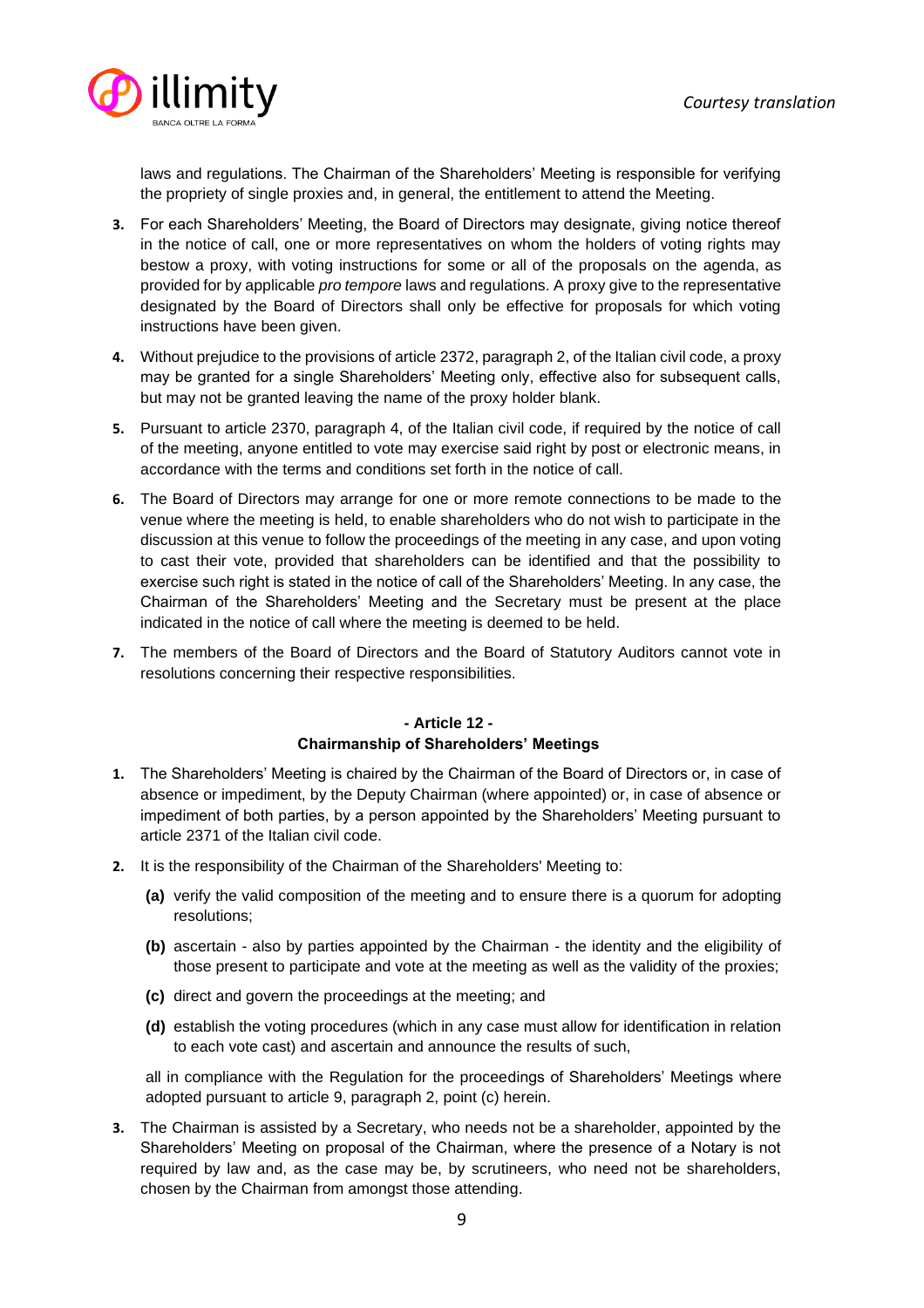

# **- Article 13 - Quorum of presence and to adopt resolutions**

- **1.** The Shareholders' Meeting, in ordinary and extraordinary session, resolves on the items assigned to it by these Bylaws, by the law and by regulations. Without prejudice to this article and to other provisions included in these Bylaws, resolutions of ordinary and extraordinary Shareholders' Meetings are adopted with the majorities required by law.
- **2.** Without prejudice to the provisions of these Bylaws, amendments (i) to article 13, (ii) to articles 5.1 (with regard to the absence of a nominal value), 6.3, 6.4 and 34 of these Bylaws and (iii) to the features of the Conditional Share Rights provided for by the relevant regulation other than those already included in the regulation, are approved by an extraordinary Shareholders' Meeting on the favourable vote of shareholders representing, on whatever call, at least 2/3 (two thirds) of share capital having voting rights.

#### **- Article 14 -**

# **Voting procedure at Shareholders' Meetings and appointment of company officers**

## **1. Voting procedure**

All resolutions, including those electing company officers, are adopted by open vote.

## **2. Lists of candidates**

**2.1** Members of the Board of Directors are elected in compliance with applicable *pro tempore* laws and regulations on gender balance, based on the lists submitted in accordance with the provisions below, where the number of candidates shall not exceed 11 and shall be listed with a sequential number.

No candidate may be included in more than one list, failing which they will be ineligible.

**2.2** For the purpose of complying with the minimum number of Independent Directors referred to in article 16, paragraph 2, below, each list must identify among its members, expressly indicating them, a minimum number of candidates meeting the independence requirements indicated in article 16, paragraph 2, herein, equal to at least the number of Independent Directors laid down in article 16, paragraph 2.

In order to ensure gender balance in compliance with applicable *pro tempore* laws and regulations, each list containing a number of candidates equal to or greater than 3 (three) must include candidates of both genders, so that at least 1/3 (one third) – rounded up in case of a fractional number – of candidates indicated in the same list belong to the less represented gender.

**2.3** The following persons are entitled to submit lists: (i) shareholders who, alone or together with other shareholders, hold shares representing, in total, at least the minimum interest in the share capital entitled to vote at the Company's Shareholders' Meeting set by CONSOB, which shall in any case be indicated in the notice of call; (ii) holders of Special Shares in compliance with article 6, paragraph 4, point (b); and (ii) the Board of Directors of the Company, subject to the favourable non-binding opinion of the board's appointments committee.

The ownership of the minimum shareholding entitled to vote in the ordinary Shareholders' Meeting of the company *sub* (a) is determined with respect to the shares that are recorded in the name of the individual shareholder, or in the names of several shareholders jointly, on the day on which the lists are filed at the Company's registered office. The ownership of the number of shares required for filing lists must be certified pursuant to applicable *pro tempore* laws and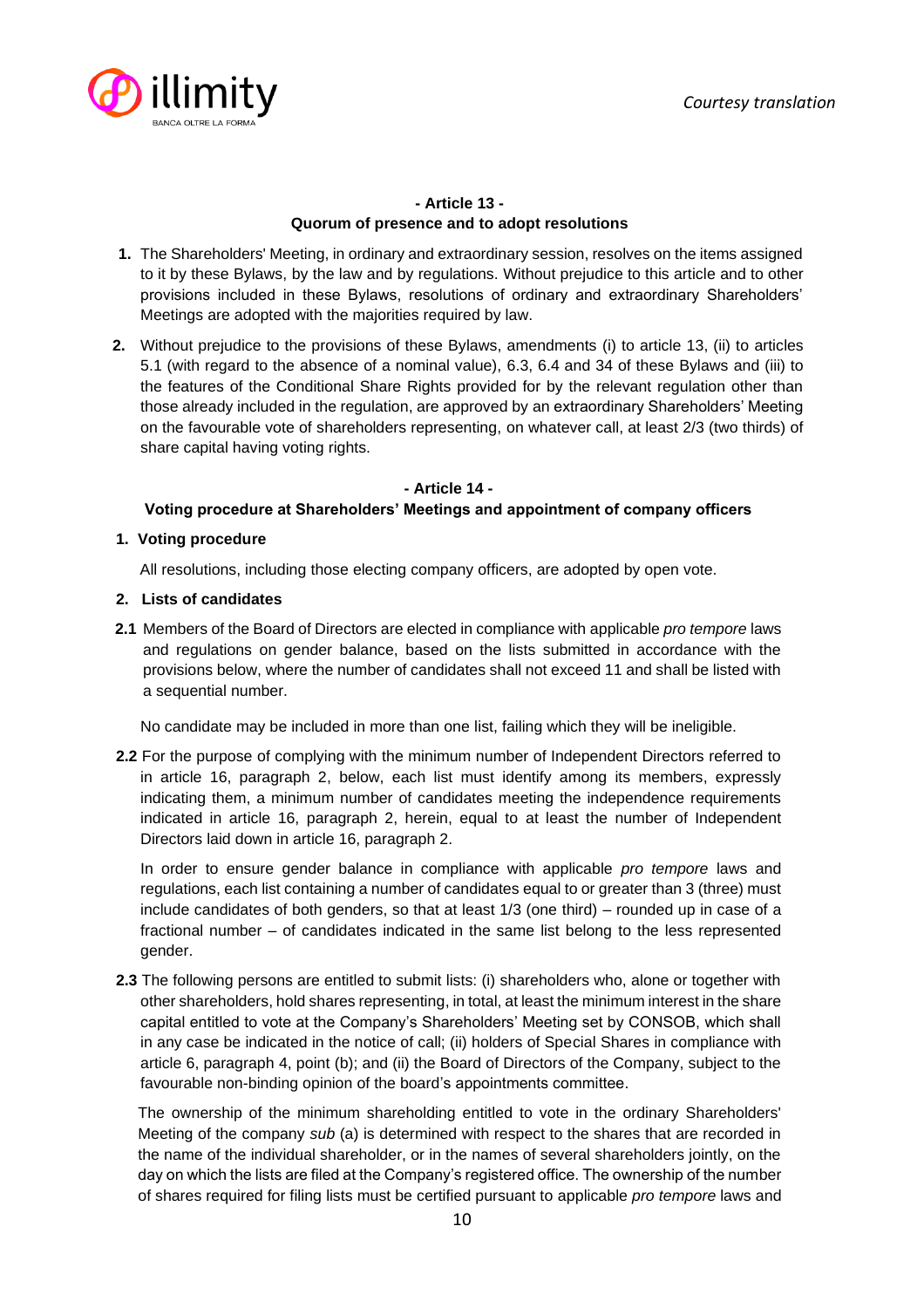

regulations; such certification may also be received by the Company after the filing of lists, provided that this is within the deadline set by applicable *pro tempore* laws and regulations.

- **2.4** No entitled person may submit or participate in submitting more than one list, including by way of third parties or trust companies, or vote for more than one list. Shareholders belonging to the same group of companies – this being construed as the parent company, subsidiaries and companies under joint control – and parties to a shareholders' agreement as per article 122 of the TUF regarding the Company's shares, may not submit, nor may those with voting rights vote for, more than one list, not even by way of third parties or trust companies; in case of non-compliance their signatures shall not count for any of the lists.
- **2.5** Lists must be filed by persons entitled thereto at the Company's registered office also by way of the remote means of communication established by the Board of Directors in accordance with the methods stated in the notice of call, so as to enable the persons making the filing of lists to be identified – at least 25 (twenty five) days before the date set for the Shareholders' Meeting and shall be made available to the public in accordance with the terms and conditions provided by applicable *pro tempore* laws and regulations. Any list submitted by the Board of Directors, pursuant to point 2.3 above, shall be filed at the Company's registered office and published in accordance with the above methods at least 30 (thirty) days before the date set for the Shareholders' Meeting.
- **2.6** The following documentation, where applicable, shall be filed together with each list at the Company's registered office within the relevant term of filing:
	- information on the identity of the shareholders submitting the list, stating the total percentage shareholding having voting rights at ordinary Shareholders' Meetings;
	- declarations of shareholders who submit, or jointly submit, a list, other than those that hold, also jointly, a controlling or relative majority holding, attesting the absence of connections with the latter qualified as relevant by *pro tempore* laws and regulations applicable to the Company;
	- a comprehensive description of the personal and professional characteristics of each candidate, including information on offices held as director or statutory auditor in other companies, and a statement in which individual candidates accept their nomination and represent, under their own responsibility, that there are no causes for ineligibility or incompatibility, and that they meet the directorship requirements established by laws, regulations and the Bylaws, and the independence requirements provided for in article 16, paragraph 2, hereunder; as well as
	- any further documentation and declaration required by applicable *pro tempore* laws and regulations or that is useful for an overall assessment of suitability for the office, also in accordance with any information that may be publicly disclosed in advance by the Bank in the notice of call.
- **2.7** Submitted lists that do not meet the above requirements will be treated as not having been submitted. Nevertheless, the absence of documentation regarding individual candidates on a list does not automatically lead to the exclusion of the whole list but only to that of the candidates to whom the irregularity refers.

## **3. Voting**

If more than one list is filed, Board members shall be elected as follows: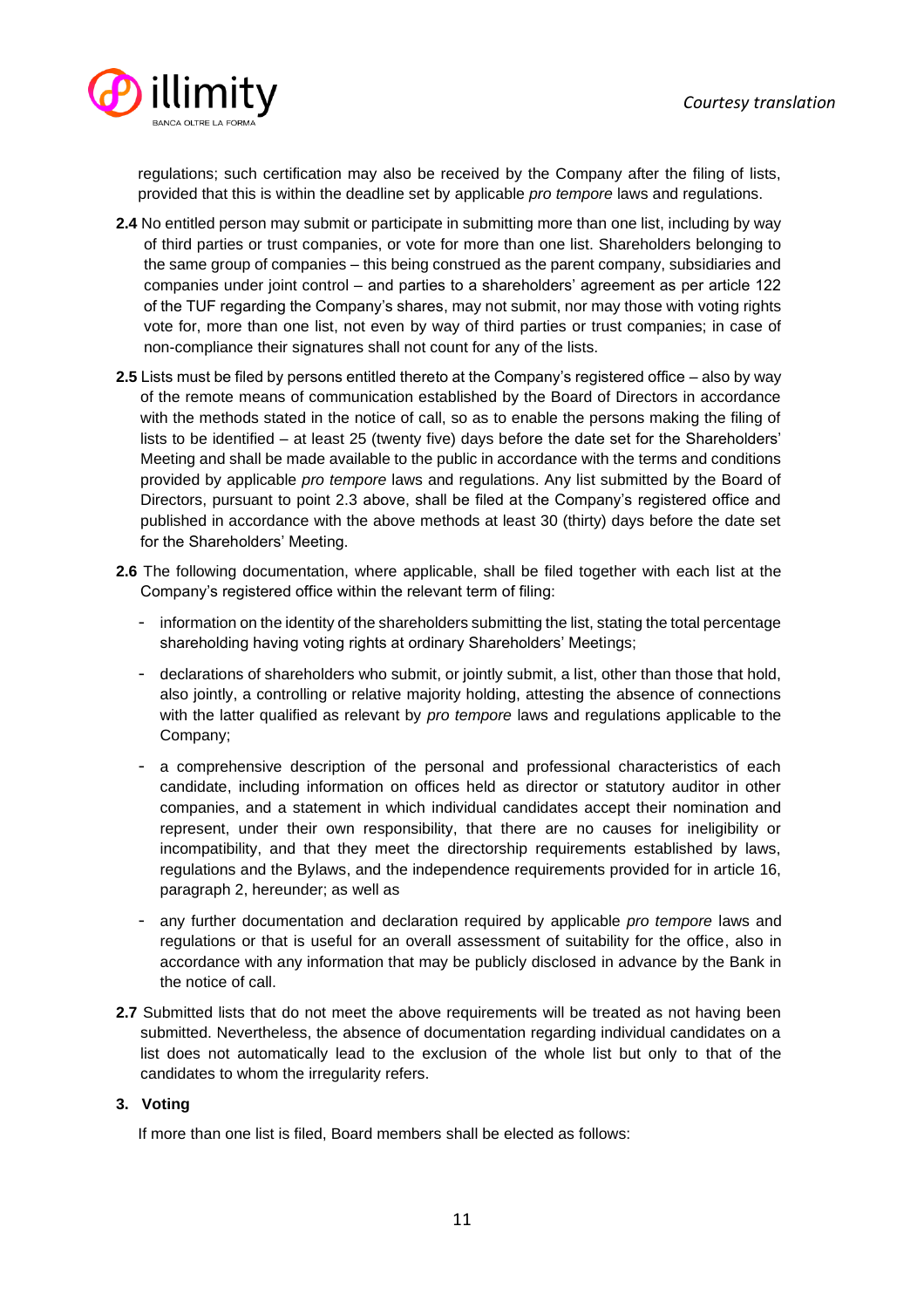

- **(i)** all the members of the Board of Directors except 2 (two) shall be drawn from the list that obtains the majority of votes cast, in the sequential order in which they are listed (the "**Majority List for the Board of Directors**");
- **(ii)** the remaining 2 (two) Directors shall be drawn, being the first 2 in the sequential order in which they are listed, from the minority list (the "**Minority List for the Board of Directors**") which obtained the second highest number of votes and is not in any way linked, even indirectly, through connections qualified as relevant by applicable *pro tempore* laws and regulations, with persons who submitted or voted in favour of the list under point (i).

If the Minority List for the Board of Directors fails to obtain a percentage of votes equal to at least half that required, in accordance with the above, for the purposes of submitting such list then all the Directors to be elected will be taken from the Majority List for the Board of Directors.

If several lists obtain the same number of votes, the Majority List for the Board of Directors is, for all purposes, the list submitted by shareholders holding the largest interest or, in second instance, the list voted by the highest number of shareholders (one vote per person). This applies also to the case whereby more minority lists obtain the same number of votes.

Should the resulting composition of the Board of Directors fail to ensure the minimum number of Independent Directors as per article 16 , paragraph 2, of these Bylaws, the non-independent candidate elected as last in the sequential order on the Majority List for the Board of Directors shall be replaced by the independent candidate not elected on such list on the basis of the sequential order or, in the absence of such, by the first independent candidate in sequential order not elected on the other lists, depending on the number of votes obtained by each list. This replacement procedure shall be used until the Board of Directors contains the minimum number of Independent Directors required under article 16, paragraph 2, below. Finally, if this procedure fails to produce the required result, replacement will be carried out by means of a resolution adopted by a relative majority at a Shareholders' Meeting, following the presentation of candidates meeting the above-mentioned requirements.

Furthermore, should the resulting composition of the Board of Directors fail to comply with the applicable *pro tempore* laws and regulations on gender balance, the candidate belonging to the more represented gender who is elected with the lowest number of votes in terms of the sequential order on the Majority List for the Board of Directors shall be replaced by the first candidate of the less represented gender not elected on such list on the basis of the sequential order or, in the absence of such, by the first independent candidate in sequential order not elected on the other lists, depending on the number of votes obtained by each list. This replacement procedure shall be used until the composition of the Board of Directors complies with applicable *pro tempore* laws and regulations on gender balance. Finally, if this procedure fails to produce the required result, replacement will be carried out by means of a resolution adopted by a relative majority at a Shareholders' Meeting, following the presentation of candidates belonging to the less represented gender.

#### **4. Single list – Lack of or failure to vote for more than one list**

In the case where:

**(a)** only one list is submitted, or if the minority lists submitted do not get a percentage of votes equal to at least the minimum required for the submission of lists as per point 2 of this article, the Shareholders' Meeting shall express its opinion on such list by legal majority, without following the above procedure;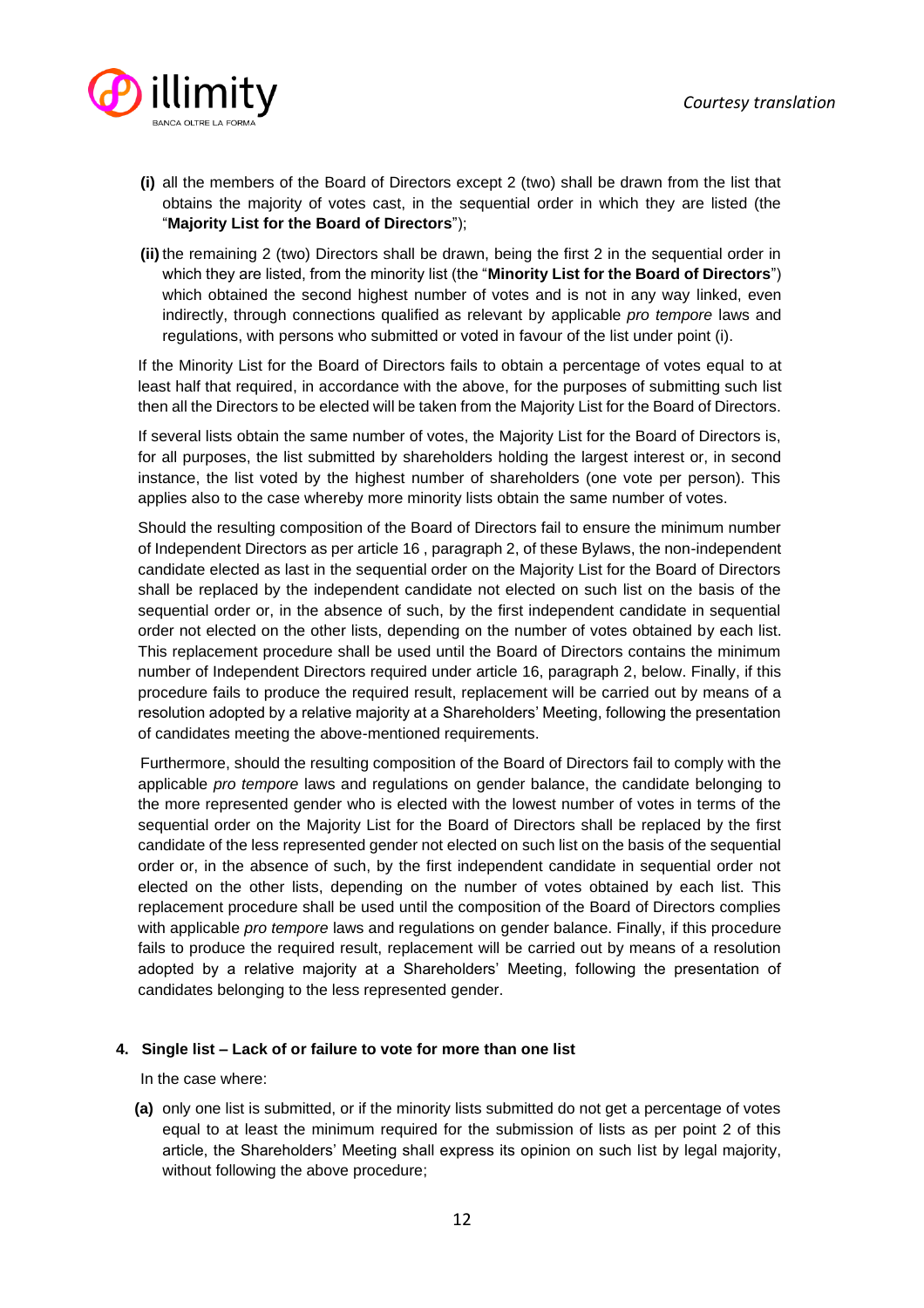

**(b)** no list is submitted, the Shareholders' Meeting shall resolve by legal majority, without following the above procedure.

In any event, it is understood that applicable *pro tempore* laws and regulations on the minimum number of Directors and on gender balance shall be complied with.

#### **5. Causes for cessation of office**

The Shareholders' Meeting resolves on the dismissal of members of the Board of Directors by the means established by law.

If during the year for whatever reason one or more Directors ceases to hold office, the other Directors shall replace them with the first candidate not elected on the list to which the outgoing Director or Directors belonged, or with the subsequent candidates on the basis of the sequential order of the list if the first or subsequent persons do not accept the appointment or do not meet the independence requirements which may have been met by the Director to be replaced or if the composition of the Board of Directors is not such as to comply with applicable *pro tempore* laws and regulations on gender balance.

If for any reason it is not possible to effect the replacement on the basis of the procedure described in the above paragraph, the Directors remaining in office shall co-opt a Director, selecting the replacement or replacements from persons not included in any list, ensuring, if such is the case, that the independence requirements for the Director to be replaced and the *pro tempore* laws and regulations on gender balance are complied with. The Directors co-opted on this basis remain in office until the first Shareholders' Meeting.

Account shall not be taken of the list-based voting system at Shareholders' Meetings which must confirm or replace co-opted Directors, who only remain in office until the Shareholders' Meeting appoints Board members with the list-based voting system.

In any event, the Board of Directors and the Shareholders' Meeting shall appoint Board members so as to ensure (i) the presence of Independent Directors in the minimum number required by article 16, paragraph 2, and (ii) compliance with applicable *pro tempore* laws and regulations on gender balance.

If the majority of Directors appointed by the Shareholders' Meeting ceases to hold office due to resignation or other reasons, the whole Board falls and the remaining Directors shall urgently call a Shareholders' Meeting to appoint a new Board of Directors.

## **- Article 15 - Minutes of Shareholders' Meetings**

- **1.** The minutes of Shareholders' Meetings are drafted, approved and signed by the Chairman of the Meeting, by the Secretary and by the Scrutineers, if appointed.
- **2.** In the cases provided by law and when deemed necessary by the Chairman of the Shareholders' Meeting, the minutes shall be drawn up by a notary. The minutes of Shareholders' Meetings are recorded in a special minutes book.
- **3.** The minutes book and copies and extracts of the minutes, when they are not drawn up by a notary, certified as true by the Chairman of the Board of Directors or by his/her representative, shall constitute conclusive evidence of Shareholders' Meetings and resolutions.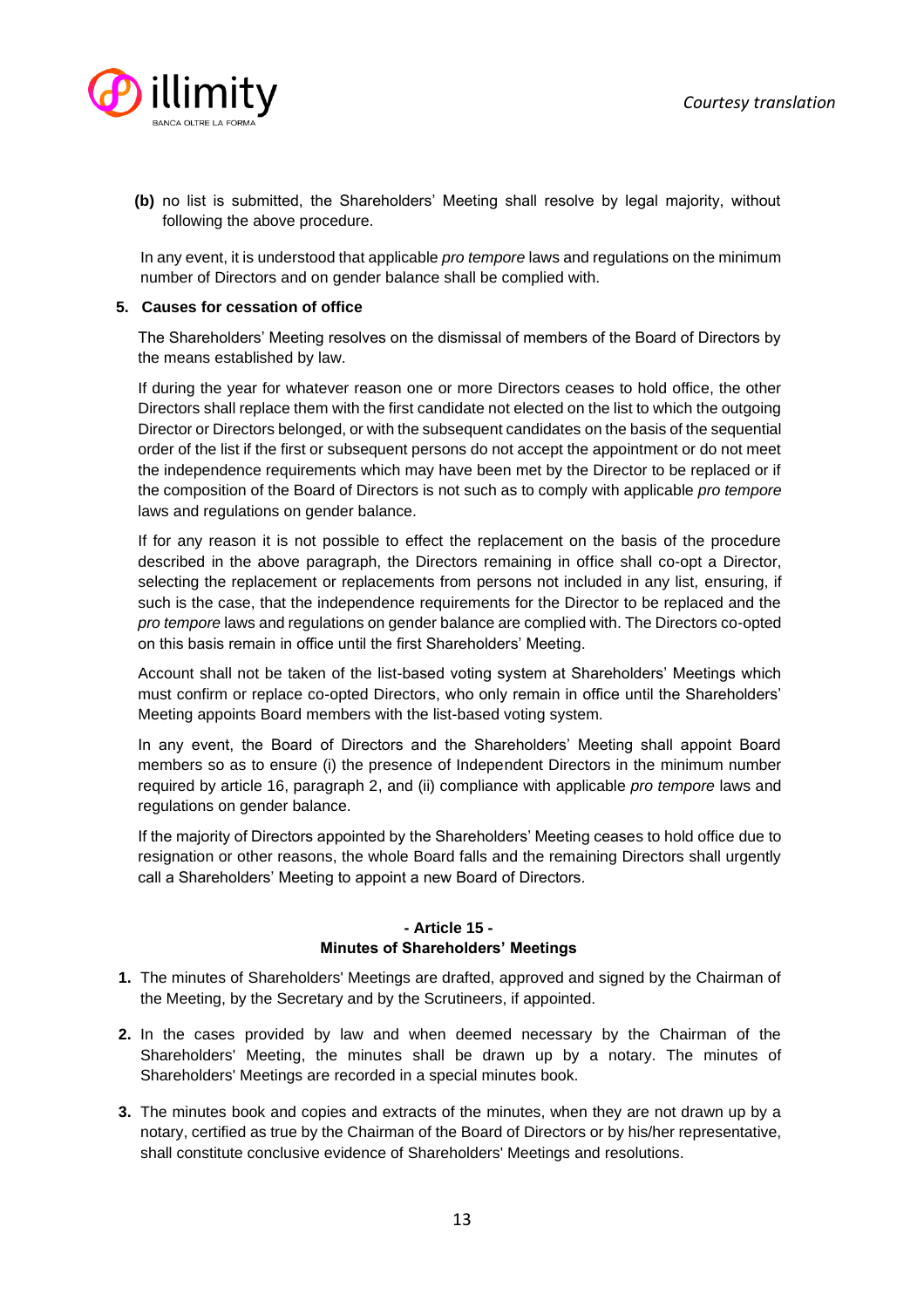

## **SECTION TWO – BOARD OF DIRECTORS**

# **- Article 16 - Board of Directors**

- **1.** The Company is managed by a Board of Directors, consisting of an odd number of members that is no fewer than 7 (seven) and no more than 11 (eleven), appointed by the Shareholders' Meeting. The Shareholders' Meeting shall determine the number within such limits.
- **2.** Directors must meet fit and proper requirements and, in particular, the integrity and professionalism requirements provided for by applicable *pro tempore* laws and regulations, and at least 4 (four) Directors must meet the independence requirements thereof ("**Independent Directors**"), without prejudice to the fact that until the Regulation of the Ministry of Economics and Finance under article 26 of the TUB comes into force, such Directors must meet the independence requirements established for Statutory Auditors pursuant to article 148 of the TUF. Directors must also fulfil the criteria of competence, propriety and time commitment, and the specific limits on the total number of directorships allowed by applicable *pro tempore* supervisory and regulatory requirements, as well as any limits previously indicated by the Company.
- **3.** Directors shall remain in office for the period established at the time of their appointment and in any case for no more than 3 (three) years, and their term of office expires at the date of the Shareholders' Meeting called to approve the financial statements for the last year of that term; they may be re-elected and removed by the Shareholders' Meeting at any time, in accordance with the provisions of law.
- **4.** The Board of Directors may approve a Regulation governing procedures at meetings.

# **- Article 17 - Chairman and Deputy Chairman**

- **1.** The Board of Directors elects a Chairman from among its members and may elect a Deputy Chairman.
- **2.** In case of absence or impediment of the Chairman, his/her functions shall be performed by the Deputy Chairman (if appointed) or the most senior non-executive Director in office.
- **3.** The Board of Directors elects a Secretary, who needs not to be a Board member, who deals with the drafting, transcription in the specific book and preservation of the minutes of each meeting. In case of absence or impediment of the Secretary, the Board resolves who should act as a replacement.

# **- Article 18 - Convening meetings of the Board of Directors**

**1.** The Board of Directors is convened at the Registered Office or elsewhere, in Italy or abroad, by the Chairman or by his/her representative, as a rule once a month and, in any case, whenever the Chairman deems it necessary or whenever at least 2 (two) Directors request a meeting in writing. The Chairman shall draw up the agenda. Meetings of the Board of Directors may be also called at the initiative of the Board of Statutory Auditors or by at least 2 (two) members of the Board of Statutory Auditors, subject to prior notification to the Chairman of the Board of Directors.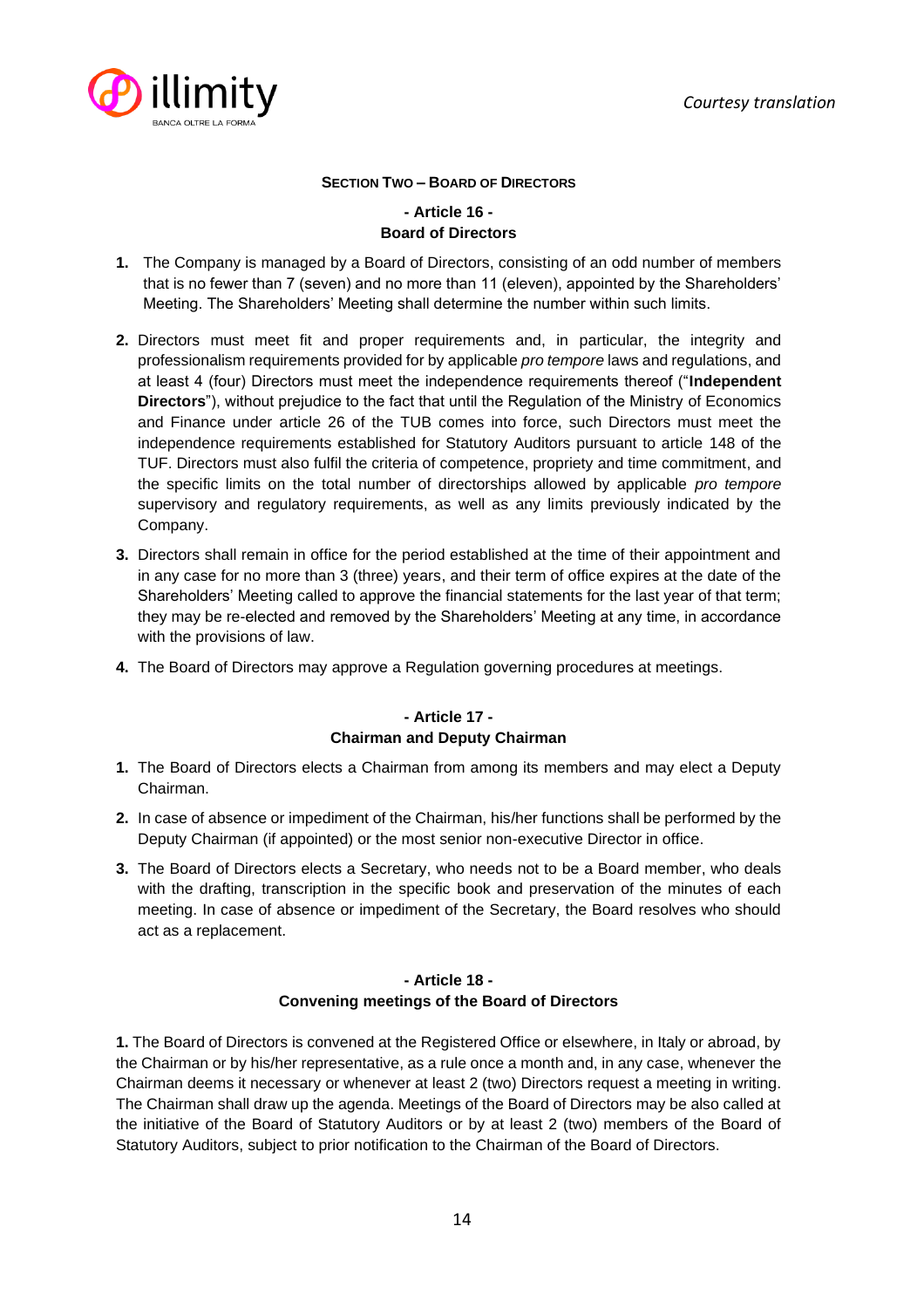

- **2**. Meetings are called by notice sent to each Director and Standing Statutory Auditor by any means of communication that ensures certainty of receipt, specifying the date, time and place of the meeting and the items to be discussed, at least 3 (three) days before the date scheduled for the meeting, or at least 24 (twenty-four) hours in case of urgency.
- **3**. Meetings shall be valid even if they are not called as above, provided that all Directors and all the members of the Board of Statutory Auditors take part in the meeting.
- **4**. The Board of Directors is chaired by the Chairman or his/her representative pursuant to the second paragraph of article 17 of these Bylaws.
- **5**. The General Manager, if appointed, acts as a consultant at Board meetings; the Chairman may invite employees and/or consultants to Board meetings, without voting rights, and attend the discussion on all or part of the items on the agenda.
- **6**. Participants at meetings of the Board of Directors may attend remotely via audio or video conference systems on condition it can be ensured that:
	- **(a)** the Chairman is able to confirm the identity of all the participants;
	- **(b)** each participant is able to take part in the discussion in real time, verbally express their opinion and examine, receive and transmit all the documentation;
	- **(c)** the Board's proposals and resolutions can be examined at the same time.

Board meetings shall be deemed to be held at the venue where the Chairman or his/her representative and the Secretary are located.

# **- Article 19 - Powers of the Board of Directors**

- **1.** The Board of Directors is vested with the all the powers for the ordinary and extraordinary management of the Company, with the exception of the matters expressly reserved by law and the Bylaws to the Shareholders' Meeting.
- **2**. Pursuant to article 2365, paragraph 2, of the Italian civil code, the Board of Directors may by resolution approve mergers in the cases envisaged by articles 2505 and 2505-bis of the Italian civil code, the opening and closing of secondary offices, amendments to the Bylaws to align them to laws and regulations and transfers of the Company's registered office within Italy.
- **3.** In addition to the duties and powers that cannot be delegated under applicable *pro tempore* laws and regulations, including those of a supervisory nature, the Board of Directors shall have exclusive authority for adopting resolutions concerning:
	- **(a)** the determination of strategic guidelines and operations, general guidelines and risk governance and management policies, and their periodic review, as well as the adoption and amendment of the Company's business and financial plans;
	- **(b)** the assessment of overall business performance, pursuant to article 2381 of the Italian civil code;
	- **(c)** an assessment, at least on an annual basis, of the adequacy of the Company's organisational, administrative and accounting structure and, in particular, of the functionality, efficiency and effectiveness of the internal control system;
	- **(d)** the establishment of criteria to ensure that the Company carries out the instructions of the Supervisory Authority;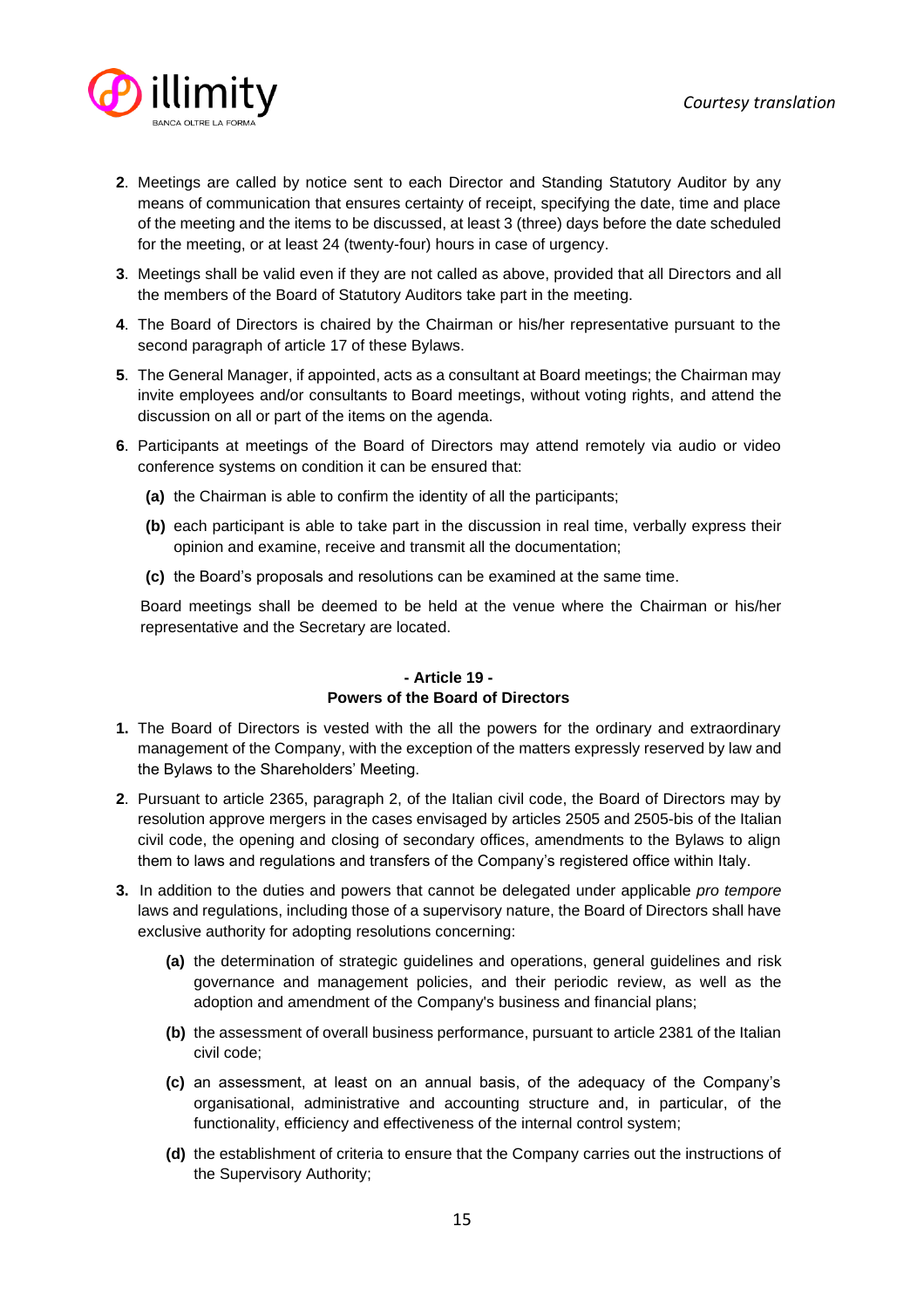

- **(e)** the drafting and approval of the draft annual financial statements (and consolidated statements where envisaged) and interim reports;
- **(f)** the purchase and sale of treasury shares and the purchase and sale of strategic equity investments, as well as the purchase and disposal of businesses;
- **(g)** delegated increases in share capital pursuant to article 2443 of the Italian civil code and delegated issues of convertible bonds pursuant to article 2420-ter of the Italian civil code, including the faculty to adopt resolutions with the exclusion or limitation of the option right as per the fourth and fifth paragraphs of article 2441 of the Italian civil code;
- **(h)** the appointment and dismissal of the General Manager, as applicable, the possible suspension, removal and termination of the appointment and the establishment or modification of the powers, functions and duties of the General Manager as well as the determination of his/her remuneration. The appointment of one or more Deputy General Managers pursuant to paragraph 5 of article 21 below;
- **(i)** on the proposal of the risk management committee, which for this purpose avails itself of the appointments committee, the appointment and dismissal of the Internal Audit Manager, the Chief Risk Officer (CRO), the Compliance Manager and the Anti-Money Laundering Manager (AML Manager) after consulting with the Board of Statutory Auditors, ensuring an open and effective discussion with the heads of the control functions;
- **(j)** subject to the mandatory but non-binding opinion of the Board of Statutory Auditors, the appointment and dismissal of the Financial Reporting Officer pursuant to article 154-bis of the TUF and the provisions laid down below in article 27 of these Bylaws;
- **(k)** the approval and amendment of internal regulations, which are not deemed by these Bylaws or by law to be the competence of another corporate body;
- **(l)** the approval and amendment of the regulation governing the limits on the maximum number of directorships that members of corporate bodies may hold;
- **(m)** the establishment of the internal committees envisaged by applicable *pro tempore* laws and regulations, including those of a supervisory nature, and the Corporate Governance Code of Borsa Italiana S.p.A. (including committees in charge of related and associated party transactions, remuneration, risk management, and appointments) and any other committees, determining, also by adopting specific regulations, the composition, powers and the functioning of these committees and any remuneration due to their members;
- **(n)** the opening, transfer and closing of branches, agencies, sub-branches, business addresses and representative offices in Italy and abroad;
- **(o)** transactions with related parties of greater importance or transactions of lesser importance falling within the competence of the board, including transactions of greater importance with related parties, where the committee in charge of transactions with related and associated parties expresses a negative opinion, and submits to the Shareholders 'Meeting the transactions of greater importance with related parties when the committee in charge of transactions with related and associated parties has expressed a negative opinion, for the purpose of adopting the shareholders' resolutions referred to in article 9, paragraph 2, point (d) above;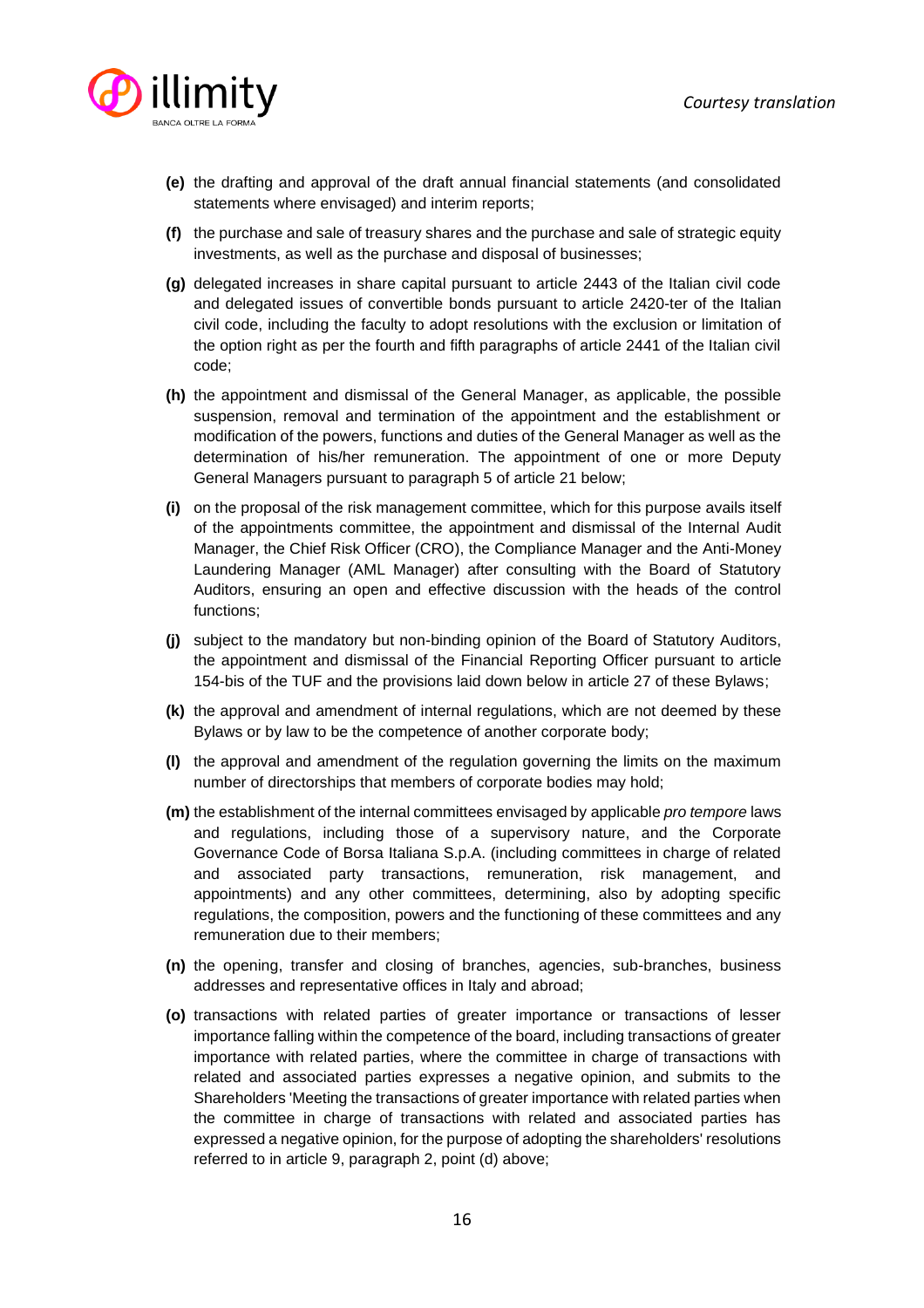

- **(p)** the appointment and dismissal of the person responsible for the health and safety function, who assumes the position of Employer pursuant to Legislative Decree no. 81 of 9 April 2008 and is vested with the broadest decision-making, organisational and disposition powers to fully and comprehensively manage all the obligations concerning the protection of health and safety in the workplace, establishing the relative budget for the purpose of carrying out the duties assigned to him/her;
- **(q)** an assessment, periodically and at least once a year, of the performance of the Board itself and its internal committees as well as their size and composition.
- **4.** In compliance with the provisions in these Bylaws and the law the Board may delegate part of its responsibilities to one or more of its members, determining the powers and related remuneration, within the limits and in execution of the resolutions adopted by the Shareholders' Meeting.
- 5. The delegated bodies are required to report to the Board of Directors within the terms and under the procedures established by the Board of Directors, in compliance with these Bylaws and the law.
- 6. The Board of Directors shall report on a timely basis to the Board of Statutory Auditors on the activities it has performed and on the major transactions of an economic, financial and capital nature carried out by the Company and its subsidiaries, also by way of delegated bodies; in particular, it reports on the transactions in which its members have an interest, either personally or on the behalf of third parties. This report is made, at least on a quarterly basis, either verbally at Board meetings or in writing to the Board of Statutory Auditors. Besides compliance with provisions under article 136 of the TUB, each Director is also required to inform the other Directors and the Board of Statutory Auditors of any personal interest or interest on behalf of third parties in a particular transaction of the Company by specifying the nature, terms, origin and size, and to refrain from decisions on issues where he/she may a conflict of interest, either directly or on behalf of third parties, within the meaning of applicable laws and regulations. In the case of a Managing Director, he/she shall refrain from carrying out the transaction and assign this to the Board of Directors.
- **7.** The Board may also, within the limits provided by these Bylaws and the law, delegate powers to the General Manager, where appointed, to executives and to other Company's employees, establishing the means by which these should be exercised, including the possibility of subdelegation. In particular, the Board may delegate decision-making powers regarding the disbursement of loans to the General Manager, where appointed, and to employees vested with specific powers, up to a pre-set limit proportionate to the duties and position held.

# **- Article 20 - Executive Committee**

- **1.** The Board of Directors may appoint an Executive Committee, establishing the related operating procedures, the frequency of meetings and the duration which, in any case, shall not be greater than the remaining term of office of the Board.
- **2.** If appointed, the Executive Committee comprises 3 (three) or 5 (five) Directors, without prejudice to the fact that the Managing Director, if appointed, is an ex officio member of the body. The Chairman of the Board of Directors participates, without voting rights, at the meetings of the Executive Committee in order to facilitate an effective flow of information. The Executive Committee elects from among its members, with a simple majority of those present, the person appointed to chair, coordinate and convene meetings, establishing the relative agenda, as well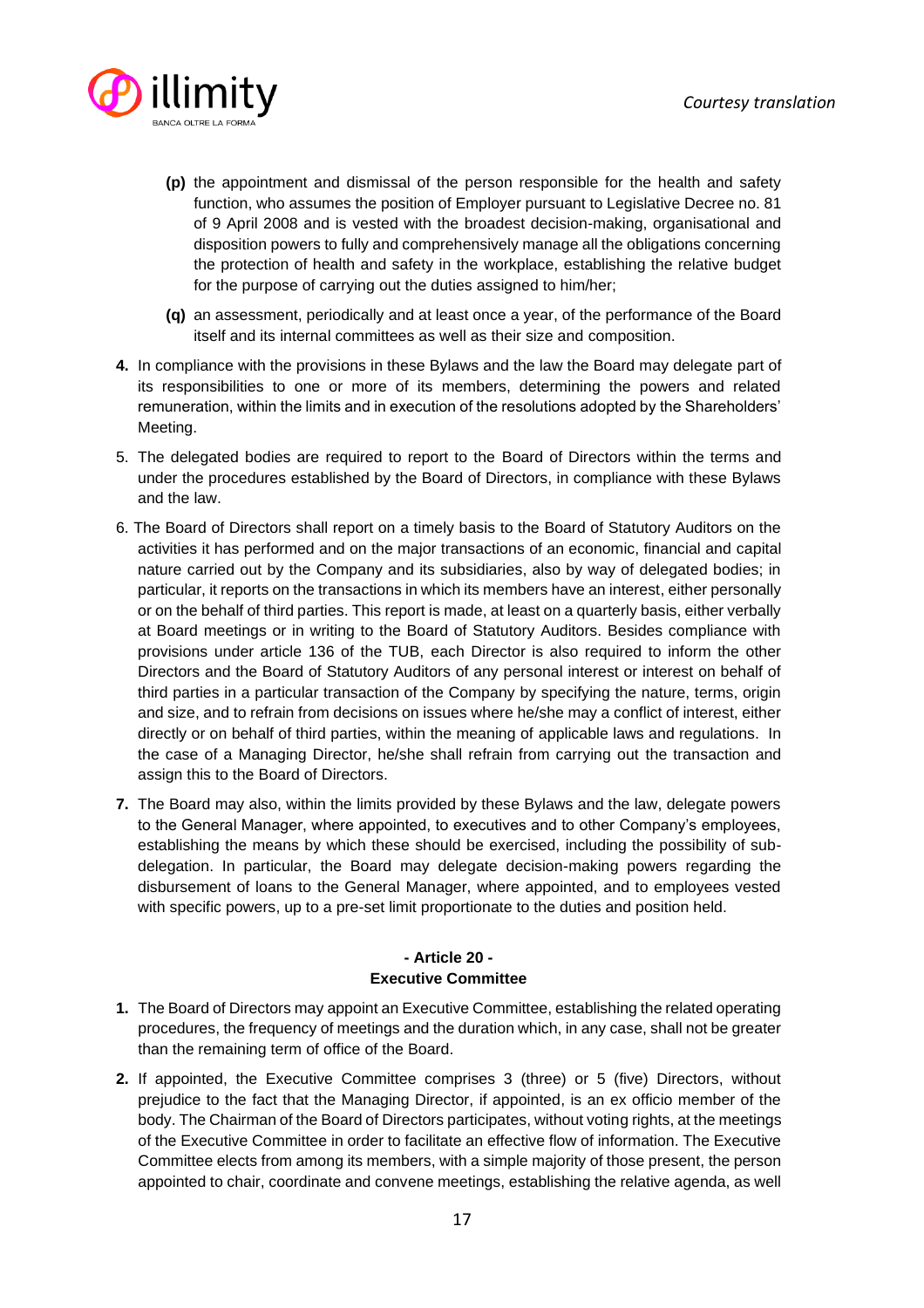

as representing the body. In case of absence or impediment of the person appointed, the aforementioned functions shall be carried out by the eldest member in terms of age.

The Committee may always replace the person appointed to chair it.

 The Secretary appointed by the Board of Directors acts as Secretary to the Executive Committee or, failing this, another person designated by the Executive Committee; these persons need not be members of the body.

- **3.** A majority of the members of the Executive Committee must be present for resolutions to be valid. Resolutions are adopted by a majority of those voting, with the exclusion of those who abstained; in case of a tied vote, the Chairman shall have the casting vote.
- **4.** The Executive Committee meets at the Company's registered office or at another venue, including abroad.

Executive Committee meetings may be held via teleconferencing or videoconferencing and, more generally, by any means of telecommunication, provided all participants can be identified and are able to follow discussions and take part in real time in the discussion of the items on the agenda, and can examine, receive and discuss the related documentation. Under the above conditions, Executive Committee meetings shall be deemed to be held at the venue where the Chairman is located, which must be the same as the venue indicated in the notice of call.

 The Secretary of the meeting must be present at the same venue, so that he/she can draft and sign the minutes of the meeting.

**5.** The Executive Committee is vested with the powers delegated to it by the Board of Directors.

 In cases of urgency, the Executive Committee may adopt resolutions on any business or transaction, except for those matters which cannot be delegated by law or the Bylaws, and shall inform the Board of Directors of this at the next meeting.

**6.** The Executive Committee shall inform the Board of Directors and the Board of Statutory Auditors as to the decisions taken at each meeting within 20 (twenty) days after the meeting was held.

## **- Article 21 - Managing Director**

- **1.** The Board of Directors may delegate its powers to a Managing Director within the limits laid down in these Bylaws and the law.
- 2. The Managing Director is in charge of ensuring that the organisational, administrative and accounting structure, as well as the internal control and risk management system, is commensurate with the size and nature of the Company. The Managing Director reports to the Board of Directors and Board of Statutory Auditors every 3 (three) months on the general performance of operations and the expected outlook, as well as on the most significant transactions carried out by the Company. Each Director may request the Managing Director to provide the Board with information about the management of the Company.
- 3. The Managing Director ensures the implementation of the resolutions of the Board of Directors and has the power to make proposals to the Board of Directors concerning the matters referred to in article 19, paragraph 3, points (a), (d), (e), (f), (g), (k), (l), (n) and (p) above. With a view to preserving a proper and constructive dialogue within the Board of Directors, each Director is entitled to make proposals to the Board of Directors on the same matters.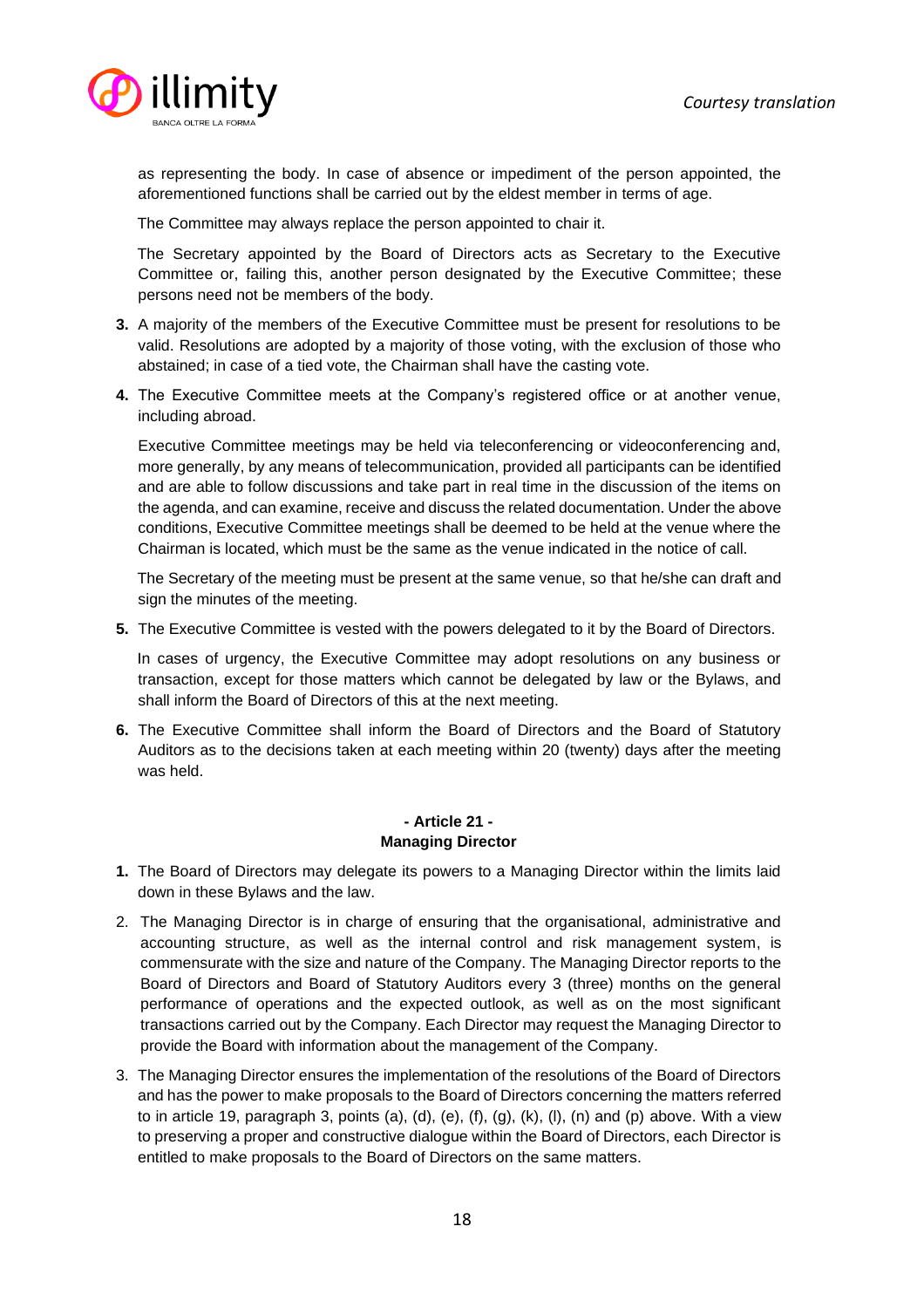

- 4. The Board of Directors, as an alternative to the Managing Director, may appoint a General Manager, establishing his/her powers and term of office. A General Manager cannot be appointed if a Managing Director has been appointed.
- 5. The Board of Directors may also appoint one or more Deputy General Managers. A Deputy General Manager or Deputy General Managers may be appointed even if the Managing Director performs the duties of General Manager.

# **- Article 22 - Board of Directors' resolutions**

- 1. For resolutions of the Board of Directors to be valid, a majority of the members currently in office must be in attendance.
- 2. Resolutions are approved by a majority of those voting excluding abstentions. In case of a tied vote, the Chairman shall have the casting vote.
- 3. Votes shall be cast openly.

# **- Article 23 - Minutes of Board of Directors' meetings**

- **1**. Resolutions adopted by the Board of Directors shall be recorded in a specific minutes book, signed by the Chairman of the meeting and the Secretary.
- 2. Copies or extracts of the minutes, where not drafted by a Notary, are certified as true copies by the Chairman of the Board of Directors or his/her representative; the minutes book and extracts constitute conclusive evidence of the meetings and resolutions of the Board of Directors.

## **- Article 24 - Directors' remuneration**

- **1.** Board members are entitled to reimbursement of the expenses they may incur in the performance of their duties and a fee determined by the Shareholders' Meeting on appointment.
- 2. The remuneration of the Directors vested with special duties is determined by the Board of Directors, on the proposal of the committee in charge of remuneration and after obtaining the opinion of the Board of Statutory Auditors.

#### **- Article 25 - Representation of the Company**

- **1.** The powers of corporate signature and representation, also during court proceedings, lie with the Chairman of the Board of Directors and/or the Managing Director (where appointed), as determined by the resolution adopted by the relevant Shareholders' Meeting.
- **2.** For single acts or categories of acts, the Board of Directors may also assign corporate signature and representation to individual Directors, to the General Manager, where appointed, to executives, officers and employees of the Company as well as to other attorneys, determining the related powers, limits and ways by which these must be exercised.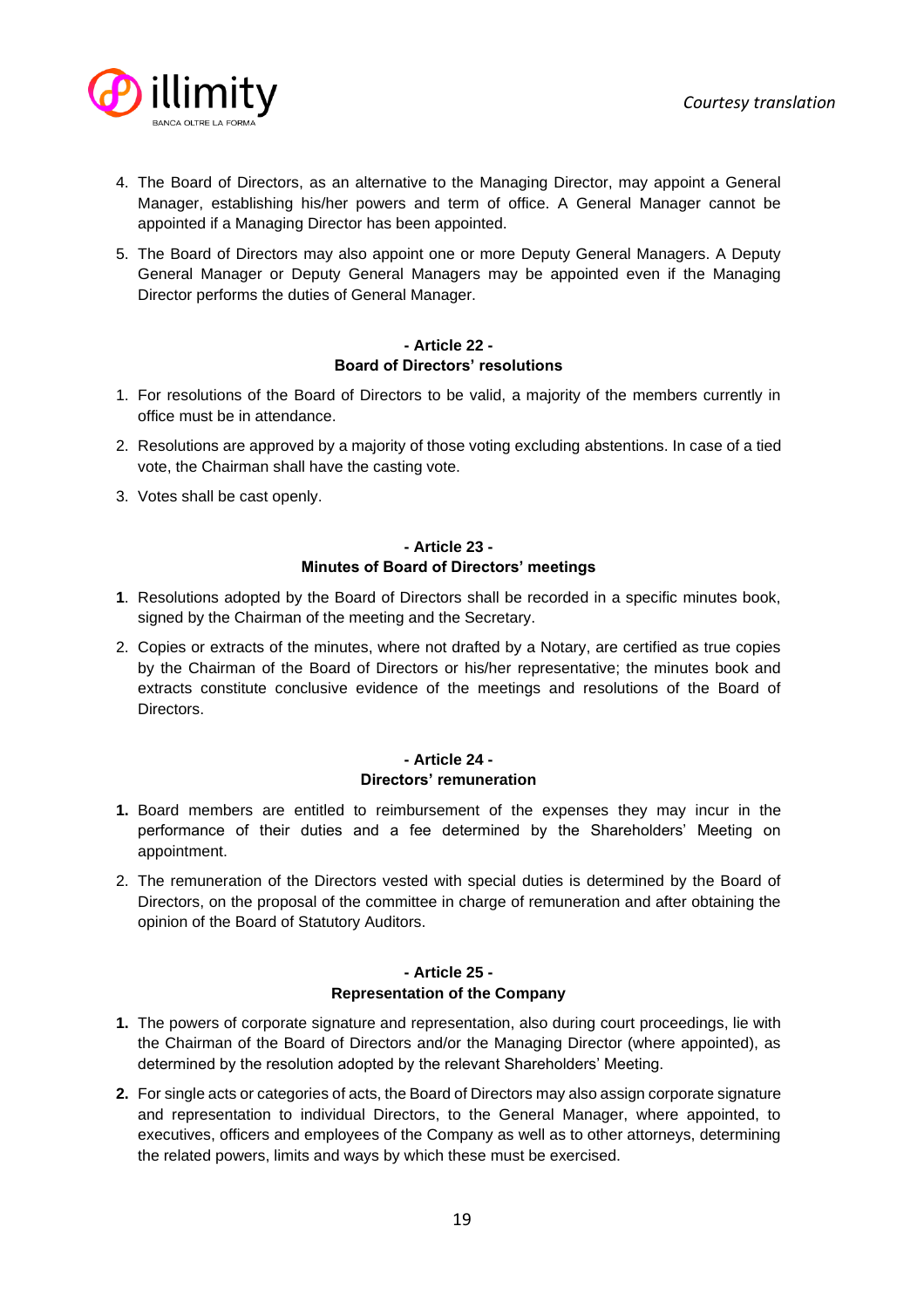

## **SECTION THREE- CORPORATE DEPARTMENT**

# **- Article 26 - General Manager**

- **1.** Where envisaged as part of the organisational structure, the Corporate Department consists of the General Manager, when appointed by the Board of Directors which determines his/her duties and powers. As established in article 21 above, as an alternative to the appointment of a General Manager, the duties and powers of the General Manager may be assigned by the Board of Directors to a Managing Director.
- **2.** To the extent of the powers conferred and in accordance with guidelines of the Board of Directors, the General Manager shall manage all current business, exercise the powers bestowed for loan disbursement, spending and financial transactions within the limits assigned and oversee service organisation and functioning.
- **3.** In any case, the General Manager shall exercise his/her duties under the terms of these Bylaws, any regulations and the powers granted to him/her by the Board of Directors.
- **4.** The General Manager, where appointed, is head of human resources.
- **5.** In particular, as head of human resources, he/she makes recommendations concerning recruitment, appointment, promotion, remuneration and disciplinary measures, with the right to temporarily suspend employees, subsequently reporting back to the Board of Directors for the resulting resolutions. He/she arranges for the allocation and transfer of personnel, notifying the Board of Directors in this respect.
- **6.** Where appointed the General Manager reports to the Board of Directors every six months, according to the procedures established by the Board of Directors and in compliance with the provisions of these Bylaws and the law.
- **7.** If appointed, the General Manager, when he/she does not hold the office of Director, shall take part in Board meetings with advisory functions and attend Shareholders' Meetings.

#### **SECTION FIVE – FINANCIAL REPORTING OFFICER**

## **- Article 27 - Financial Reporting Officer**

- **1.** Subject to the mandatory but non-binding opinion of the Board of Statutory Auditors, the Board of Directors appoints and dismisses the Financial Reporting Officer who, in compliance with the law, performs functions governed by article 154-bis of the TUF and by any other *pro tempore* laws and regulations applicable to the Company. The Board of Directors also determines his/her powers, resources and remuneration in accordance with the abovementioned laws and regulations and the provisions contained in paragraph 2 of this article.
- **2.** The Financial Reporting Officer is granted suitable powers and resources to carry out the duties assigned to him/her by law and other applicable provisions, as well as any powers and functions established by the Board of Directors at the time of his/her appointment or by subsequent resolution.
- **3.** The Financial Reporting Officer must meet the requirements prescribed by applicable *pro tempore* laws and regulations for individuals performing administrative or management functions. In particular, he/she must have specific expertise in administrative, accounting,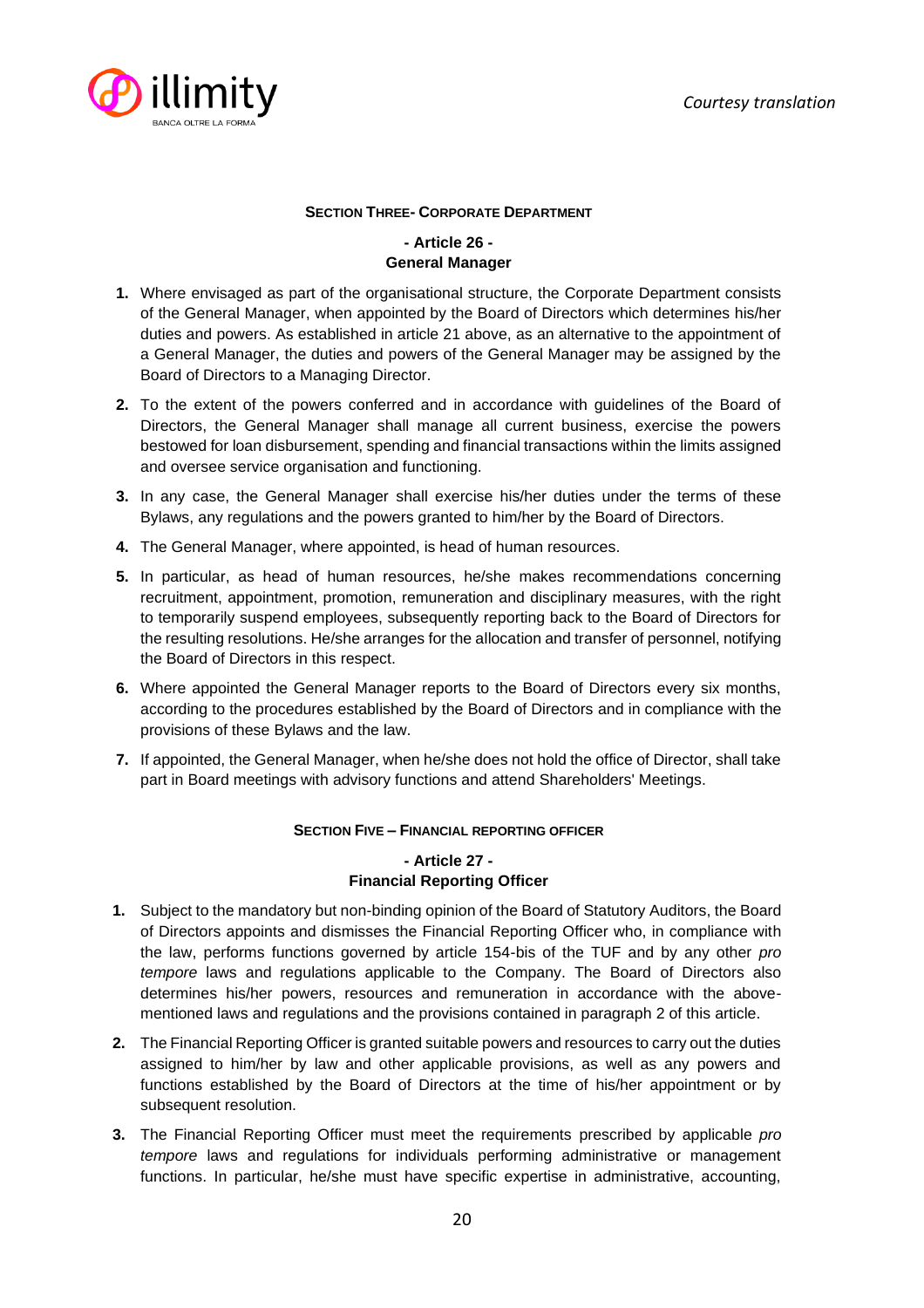

credit, financial and securities matters. The Board of Directors is responsible for verifying that the aforementioned requirements are met.

**4.** The Board of Directors shall ensure that the Financial Reporting Officer meets the above requirements in order to perform his/her duties.

#### **BOARD OF STATUTORY AUDITORS AND INDEPENDENT AUDIT**

## **- Article 28 - Composition of the Board of Statutory Auditors**

- **1.** The Board of Statutory Auditors consists of 3 (three) Standing Auditors and 2 (two) Alternate Auditors. Statutory Auditors remain in office for a term of 3 (three) financial years expiring at the date of the Shareholders' Meeting called to approve the financial statements for the third financial year of their office. Statutory Auditors may be re-elected and only removed by the Shareholders' Meeting in the manner and cases provided by law.
- **2.** The composition of the Board of Statutory Auditors shall ensure gender balance in accordance with the relevant applicable *pro tempore* laws and regulations.
- **3.** Members of the Board of Statutory Auditors shall comply with the maximum number of directorships and control offices held as established by the CONSOB Regulation as well as by any other applicable provision.

Auditors may not be elected, or if elected are removed, if there are grounds for impediment or ineligibility or if they do not meet the professional competence, integrity and independence requirements provided for by applicable *pro tempore* laws and regulations and those of a supervisory nature.

**4.** The Chairman and the standing members of the Board of Statutory Auditors are entitled to the annual emolument resolved by the Shareholders' Meeting for the whole term of their office.

#### **- Article 29 - Appointment of the Board of Statutory Auditors**

- **1.** Standing and Alternate Auditors are appointed, in compliance with applicable *pro tempore* laws and regulations on gender balance, on the basis of lists submitted by the shareholders in accordance with the provisions set forth below.
- **2.** Shareholders who, alone or jointly with other shareholders, hold shares representing at least the minimum interest in the share capital required for the submission of lists for the appointment of Directors as per preceding article 14, paragraph 2 sub 2.3 are entitled to submit lists; lists are filed by such entitled shareholders at the Company's registered office by the means and within the time periods established by article 14, paragraph 2, sub 2.5.

As regards ownership of the minimum shareholding with voting rights at ordinary Shareholders' Meeting for the purpose of submitting a list, the provisions laid down in article 14, paragraph 2, sub 2.3 shall apply.

- **3.** Article 14, paragraph 2, sub 2.7 shall apply.
- **4.** Each list shall be divided into two sections, the first for the candidates for the position of Standing Auditor and the second for candidates for the position of Alternate Auditor, and must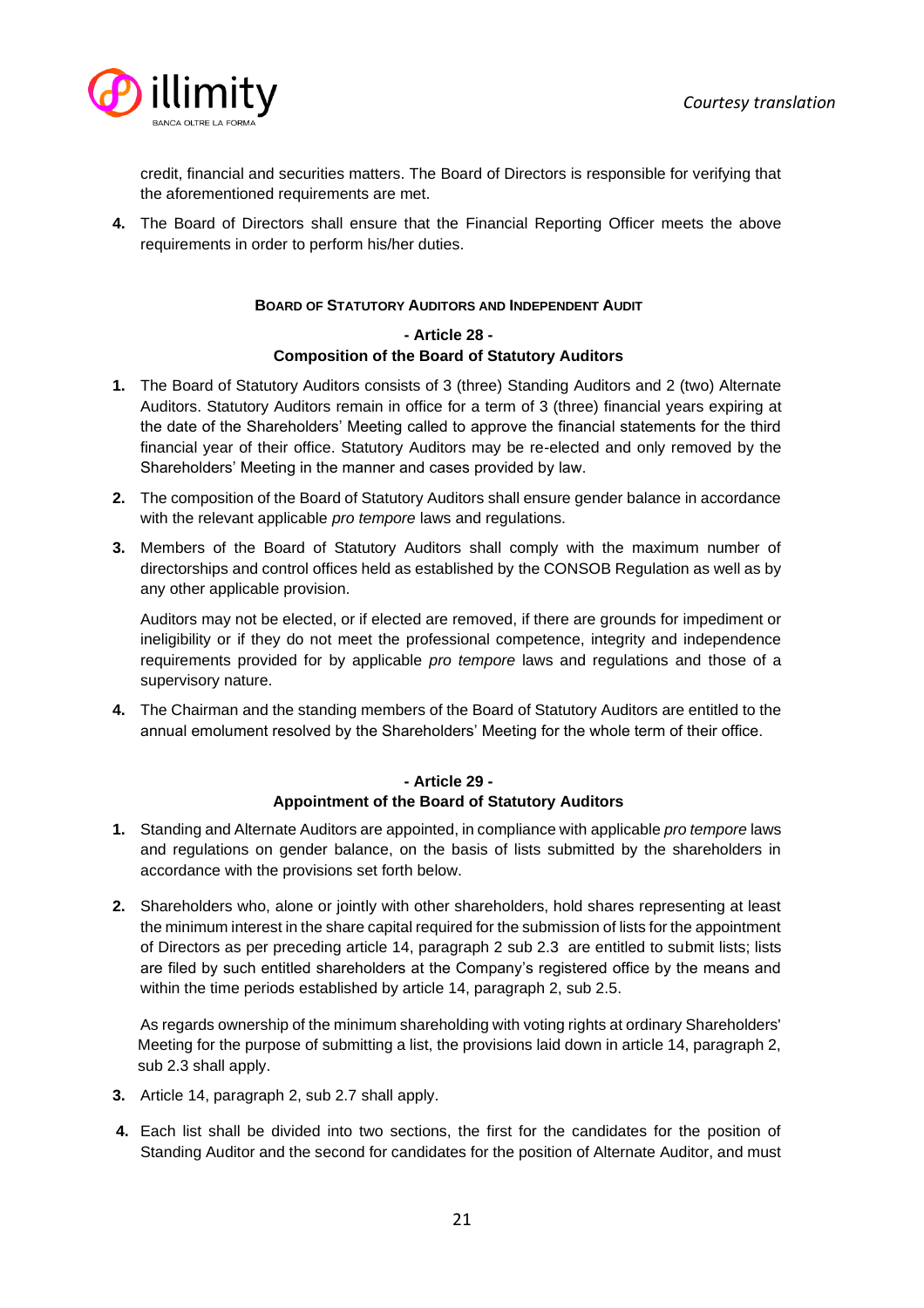

include a number of candidates not exceeding the number of Auditors to be appointed, listed in sequential order of preference.

Considering both sections, lists shall contain at least 3 (three) candidates and must include candidates representing both genders, so that at least 1/3 (one third), rounded up in the case of fractional number, of candidates on the list for the position of Standing Auditor, and 1/3 (one third), rounded up in case of fractional number, of candidates on the list for the position of Alternate Auditor, belong to the less represented gender.

A candidate may only be present in one list to be eligible.

- **5.** The following documentation, where applicable, shall be filed together with each list at the Company's registered office, within the relevant term of filing:
	- information on the identity of the shareholders submitting the list, stating the total percentage shareholding having voting rights at ordinary Shareholders' Meetings;
	- declarations of shareholders who submit, or jointly submit, a list, other than those that hold, also jointly, a controlling or relative majority holding, attesting the absence of connections with the latter qualified as relevant by *pro tempore* laws and regulations applicable to the Company;
	- a comprehensive description of the personal and professional characteristics of each candidate, including information on offices held as director or statutory auditor in other companies, and a statement in which individual candidates accept their nomination and represent, under their own responsibility, that there are no causes for ineligibility or incompatibility, and that they meet the requirements established by laws, regulations and the Bylaws to hold the office of Statutory Auditor of the Company; as well as
	- any further documentation and declaration required by applicable *pro tempore* laws and regulations or that is useful for an overall assessment of suitability for the office, according to the guidelines that shall be publicly disclosed in advance by the Bank.
- **6.** If, upon expiry of the term mentioned in paragraph 2 of this article, only one list is filed, or only lists submitted by shareholders which, based on the statements made pursuant to paragraph 5 of this article, are connected with each other pursuant to applicable *pro tempore* laws and regulations, the Company shall without undue delay give notice thereof by the means envisaged by applicable legislation, and lists may be submitted until the subsequent term provided for by law.
- **7.** Submitted lists that do not meet the above requirements will be treated as not having been submitted. Nevertheless, the absence of documentation regarding individual candidates on a list does not automatically lead to the exclusion of the whole list but only the candidates to whom the irregularity refers.
- **8.** The Board of Statutory Auditors shall be elected as follows:
	- **(a)** if several lists are filed in compliance with the previous paragraphs, 2 (two) Standing Auditors and 1 (one) Alternate Auditor are drawn from the list obtaining the majority of votes (the "**Majority List for the Board of Statutory Auditors**"). The remaining members of the Board of Statutory Auditors, namely 1 (one) Standing Auditor and 1 (one) Alternate Auditor, are drawn from the list which obtained the second highest number of votes (the "**Minority List for the Board of Statutory Auditors**") and is not connected in any way, not even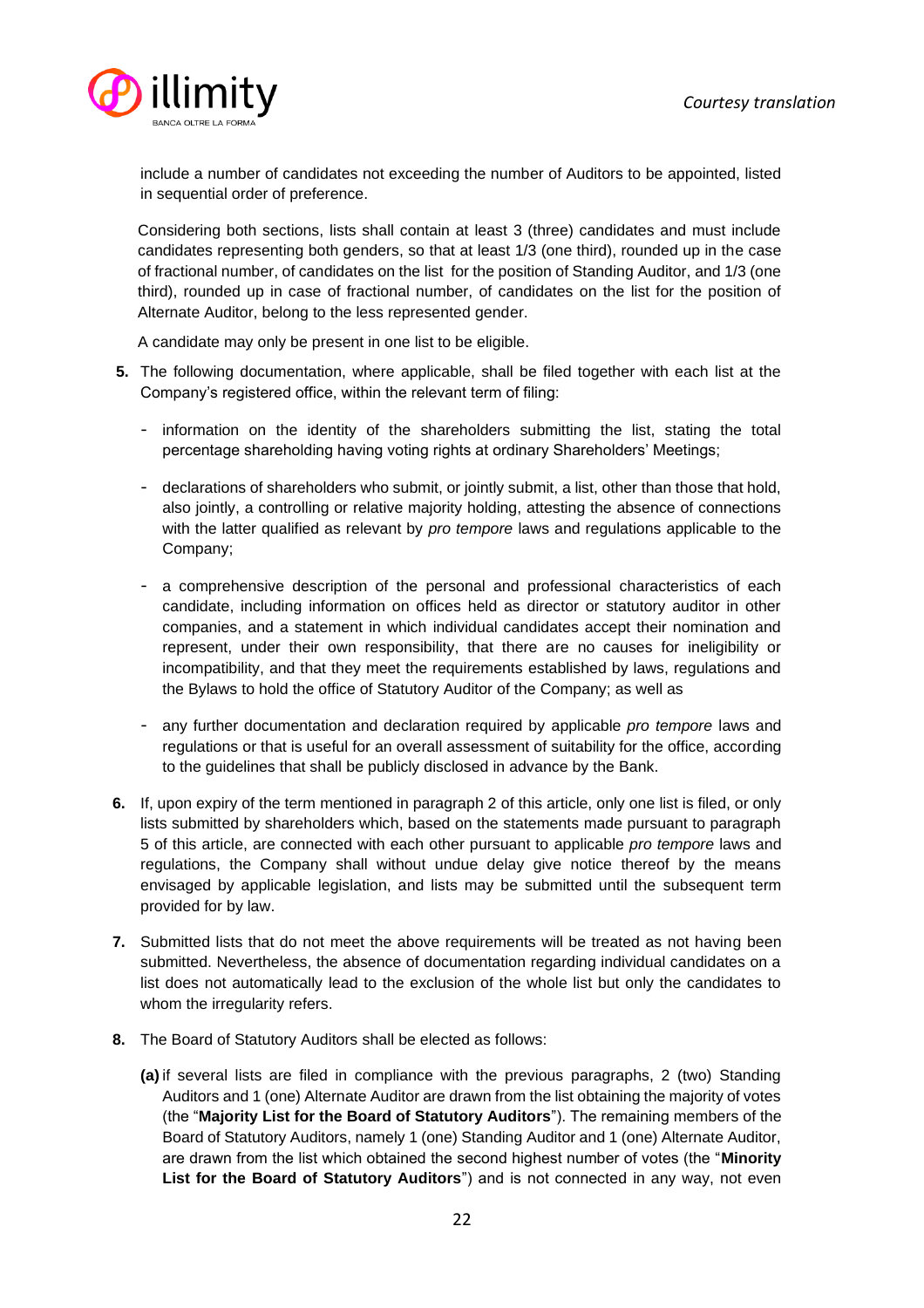

indirectly, as established by applicable *pro tempore* laws and regulations, with the shareholders who submitted or voted in favour of the Majority List for the Board of Statutory Auditors. The Chairman of the Board of Statutory Auditors shall be the Standing Auditor drawn from the Minority List for the Board of Statutory Auditors;

**(b)**if several lists obtain the same number of votes, the Majority List for the Board of Statutory Auditors is, for all purposes, the list submitted by shareholders holding the largest interest or, in second instance, the list voted by the highest number of shareholders (one vote per head). This applies also to the case where several minority lists obtain the same number of votes;

Should the resulting composition of the Board of Statutory Auditors, in its members (standing and alternate), fail to comply with the applicable *pro tempore* laws and regulations on gender balance, taking into account the order in which they are listed in the relevant section, the last candidates elected in the Majority List for the Board of Statutory Auditors of the more represented gender shall be removed in a number necessary to ensure compliance with the requirement, and shall be replaced by the first non-elected candidates of the less represented gender contained in the same list and the same section, based on the sequential order. If the number of candidates of the less represented gender in the relevant section of the Majority List for the Board of Statutory Auditors is not sufficient to proceed with the replacement, the Shareholders' Meeting, subject to presentation of candidates belonging to the less represented gender, shall appoint the missing Standing or Alternate Auditors by legal majority vote, ensuring the fulfilment of the requirement;

- **(c)** if only one list is submitted, the Standing Auditors and the Alternate Auditors will be elected within this list, in compliance with applicable *pro tempore* laws and regulations on gender balance. In this latter case, the Chairman of the Board of Statutory Auditors is the first person in the section relating to candidates for the position of Standing Auditor indicated in the only list submitted;
- **(d)**if no lists are submitted, the Shareholders' Meeting, subject to presentation of candidates for the position of Standing Auditor and Alternate Auditor, shall resolve by legal majority, without prejudice to compliance with applicable *pro tempore* laws and regulations on gender balance and the eligibility, independence, professional competence and integrity requirements for statutory auditors.
- **9.** Without prejudice to article 8 above,
	- **(a)** if a Standing Auditor ceases to hold office, the Alternate Auditor belonging to the same list as the outgoing Auditor shall take over the position. The Alternate Auditor shall remain in office until the next Shareholders' Meeting;
	- **(b)** in the case of the replacement of a Standing Auditor, the Alternate Auditor belonging to the same list as the replaced Auditor shall take over the position, without prejudice to the fact that the Board of Statutory Auditors will continue to be chaired by the Minority Auditor, and the composition of the Board of Statutory Auditors must comply with applicable *pro tempore* laws and regulations on gender balance;
	- **(c)** if the Shareholders' Meeting is required to appoint Standing and/or Alternate Auditors to fill vacancies on the Board, the following procedure shall apply:

(i) if Auditors elected on the basis of the Majority List for the Board of Statutory Auditors have to be replaced, the replacements shall be appointed by a relative majority vote without list voting, in compliance however with laws and regulations on gender balance; (ii) if on the other hand Auditors elected on the basis of the Minority List for the Board of Statutory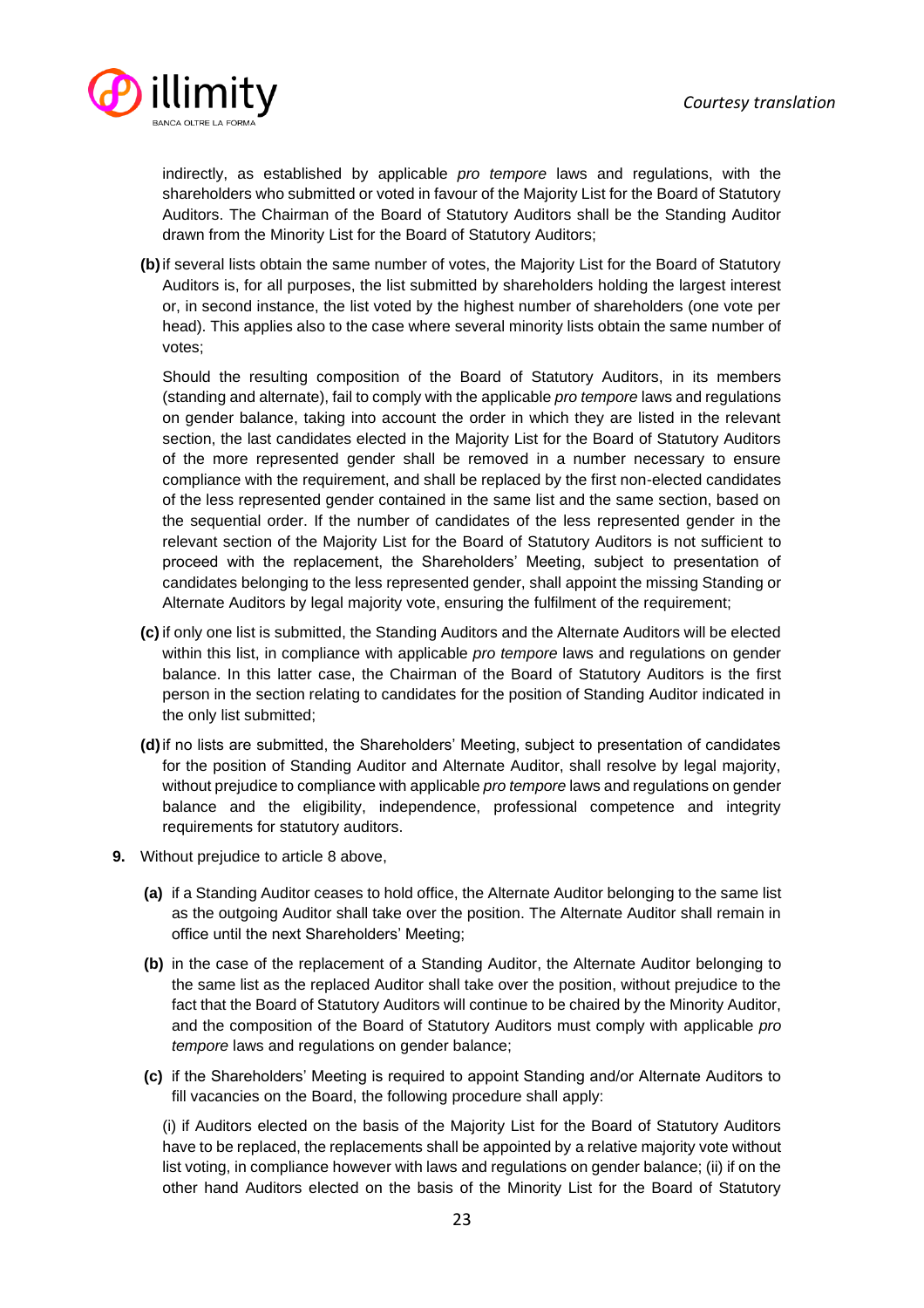

Auditors have to be replaced, the Shareholders' Meeting shall replace them, in compliance with regulations on gender balance, by a relative majority vote by selecting them from the candidates on the list of which the outgoing auditor was part.

Should the application of the above procedures not result in the replacement of the Auditors designated by the Minority List for the Board of Statutory Auditors for whatever reason, the Shareholders' Meeting shall resolve by relative majority. However the votes cast by shareholders who hold the relative majority of voting rights that may be exercised at a Shareholders' Meeting as identified in disclosures made in accordance with the applicable regulations, whether directly, indirectly, or jointly with other shareholders who are parties to a shareholders' agreement pursuant to article 122 of the TUF, as well as by shareholders who control, are controlled by or are subject to joint control by the above-mentioned shareholders, will not be counted.

The replacement procedures referred to in the previous paragraphs shall in any case ensure that at least one Standing Auditor and one Alternate Auditor are elected by minority shareholders that are not connected in any way, not even indirectly, with the shareholders who submitted or voted in favour of the list that obtained the most votes, as well as ensure compliance with applicable *pro tempore* laws and regulations on gender balance.

# **- Article 30 - Powers of the Board of Statutory Auditors**

- **1.** The Board of Statutory Auditors performs the duties and exercises the control functions provided for by applicable *pro tempore* laws and regulations, including those of a supervisory nature. The Board of Statutory Auditors is vested with the powers envisaged by laws and regulations, including those of a supervisory nature, and reports to the Supervisory Authority in accordance with applicable *pro tempore* laws and regulations.
- **2.** Without prejudice to the obligation referred to in the previous paragraph, the Board of Statutory Auditors informs the Board of Directors of any shortcomings and irregularities encountered, requests suitable corrective measures to be adopted and verifies their effectiveness over time.
- **3.** The Board of Statutory Auditors may at any time, also on an individual basis, perform inspections and checks, as well as ask the Directors for information, also in reference to subsidiaries, on business performance or on specific transactions or make the same requests for information directly to the management and control bodies of subsidiaries.
- **4.** The Board of Statutory Auditors may additionally exchange information with the corresponding bodies of subsidiaries concerning management and control systems and the general performance of the business.
- **5.** Meetings of the Board of Statutory Auditors, which must be held at least every 90 (ninety) days, shall be called by the Chairman of the Board of Statutory Auditors by sending notice by any means of communication that ensures certainty of receipt, specifying the date, time and place of the meeting and the items to be discussed, at least 3 (three) days before the date scheduled for the meeting, or at least 24 (twenty-four) hours in case of urgency. All participants must sign the minutes and records of the Board of Statutory Auditors.
- **6.** The Board of Statutory Auditors is duly constituted and valid to adopt resolutions with the quorums established by law.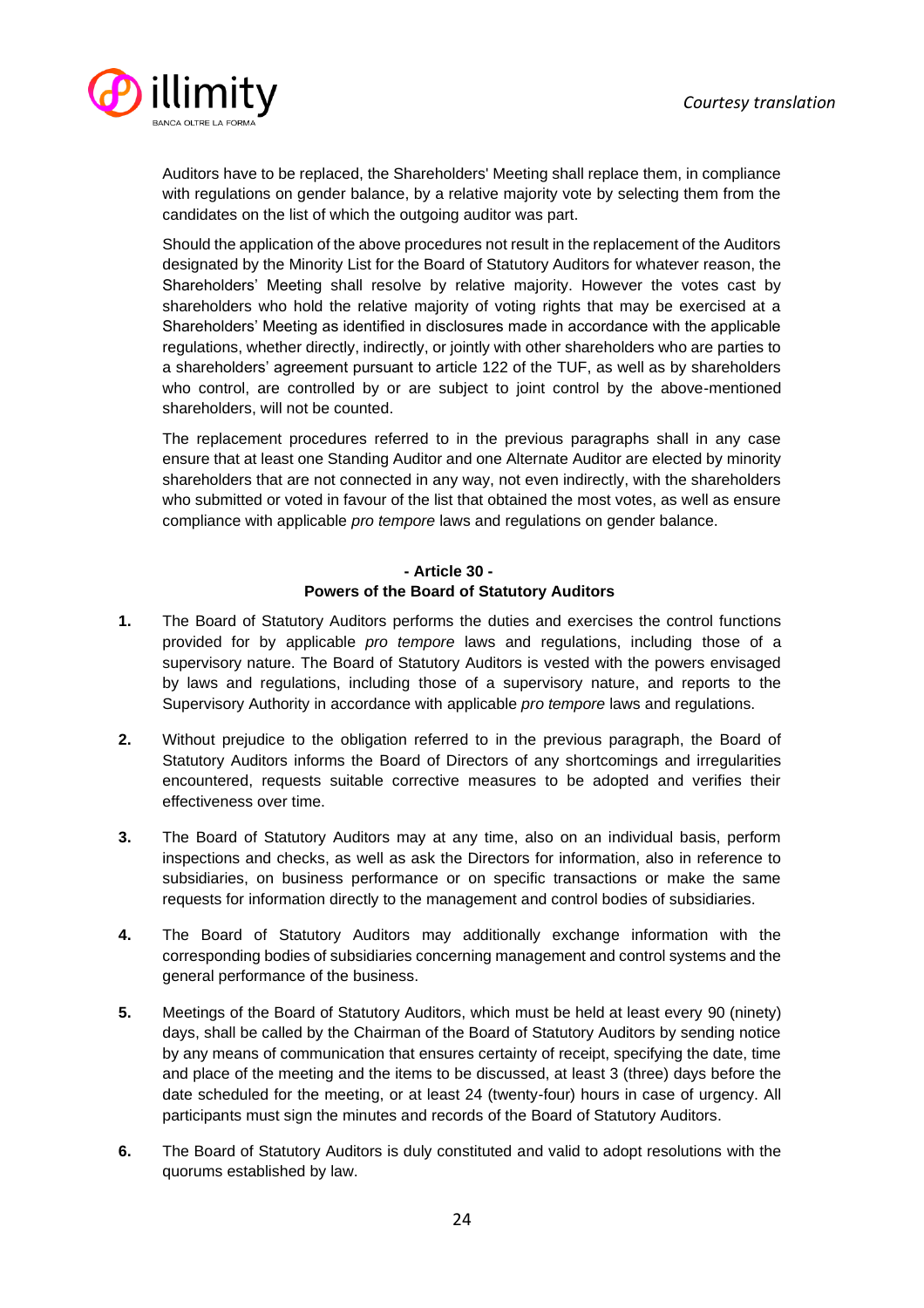

- **7.** Participants at meetings of the Board of Statutory Auditors may attend remotely via audio or video conference systems, on condition it can be ensured that:
	- **(a)** the Chairman is able to confirm the identity of all participants;
	- **(b)** each participant is able to take part in the discussion in real time, verbally express their opinion and examine, receive and transmit all documentation;
	- **(c)** the Board's proposals and resolutions can be examined at the same time.

Board meetings shall be deemed to be held at the venue where the Chairman is located.

# **- Article 31 - Independent audit of the accounts**

- **1.** The independent audit of the Company's accounts is performed by an auditing firm possessing the legal requirements established by applicable *pro-tempore* laws and regulations.
- **2.** The engagement to audit the accounts is bestowed by the Shareholders' Meeting, on the reasoned proposal of the Board of Statutory Auditors, as established by applicable *pro-tempore* laws and regulations.

## **TITLE IV FINANCIAL STATEMENTS AND PROFITS**

# **- Article 32 - Financial statements**

- **1.** The company's financial year ends on 31 December.
- **2.** At the end of each financial year the Board of Directors shall prepare the company's financial statements in accordance with statutory provisions and submit them to the Shareholders' Meeting.

# **- Article 33 - Profits, reserves**

- **1**. Profits resulting from the financial statements, net of the amount to be allocated to the legal reserve, will be allocated in accordance with resolutions of the Shareholders' Meeting.
- **2**. Dividends are distributed in accordance with the terms and conditions set by the resolution of the Shareholders' Meeting providing for the distribution of profits to shareholders. Any dividends unclaimed within 5 (five) years from the date on which they become payable are forfeited and revert to the Company and are allocated to reserves.
- **3**. On proposal of the Board of Directors, the Shareholders' Meeting may allocate an overall annual amount – not exceeding 5% (five percent) of the net profit for the year – to social, welfare and cultural initiatives.